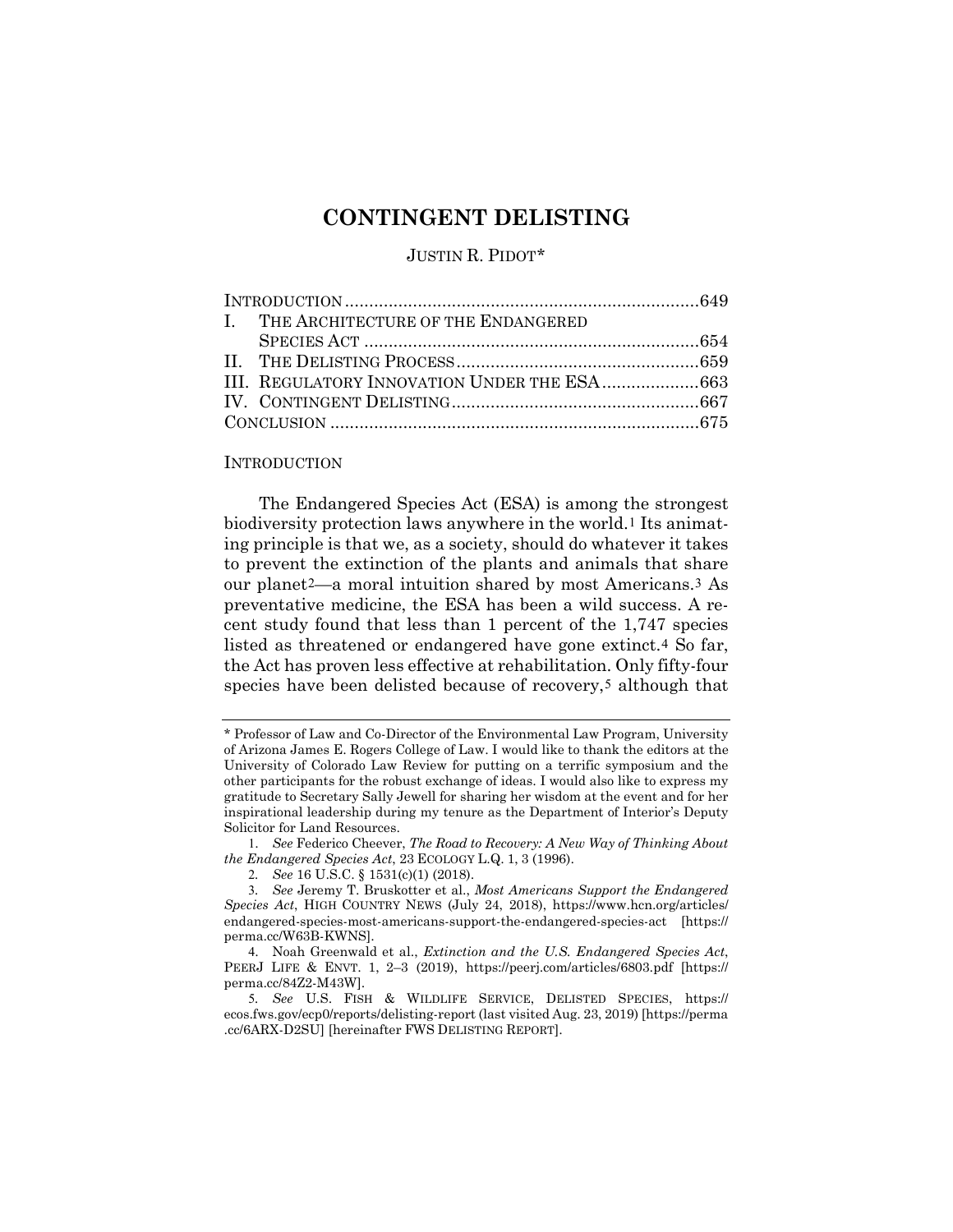<span id="page-1-7"></span>number may increase as recovery efforts mature.[6](#page-1-0)

<span id="page-1-6"></span>Despite its popularity and effectiveness, vocal critics of the ESA remain, arguing that it places unfair and undue restrictions on development, as well as other economic activities, and that the dearth of delistings reveals its inability to achieve its objectives.[7](#page-1-1) While legislative proposals appear unlikely to succeed in the current political environment,<sup>[8](#page-1-2)</sup> the Trump Administration is poised to make significant changes to the manner in which the federal government implements the ESA as part of a broader deregulatory agenda.[9](#page-1-3)

<span id="page-1-8"></span><span id="page-1-5"></span>The U.S. Fish and Wildlife Service (FWS), which administers the ESA for terrestrial species, is no stranger to the controversy engendered by the Act. The agency has demonstrated a capacity to innovate in response, albeit sometimes only after coaxing and encouragement from political leadership.[10](#page-1-4) Responding to concerns about potential infringement of private property rights, Secretary Bruce Babbitt wrote, "[t]he ESA is not the problem. The problem is that the people who have been charged with administering the ESA have not explored imaginative and creative ways to arrange possibilities to give effect

<span id="page-1-0"></span><sup>6</sup>*. See* KIERAN SUCKLING ET AL., CTR. FOR BIOLOGICAL DIVERSITY, ON TIME, ON TARGET: HOW THE ENDANGERED SPECIES ACT IS SAVING AMERICA'S WILDLIFE 9 (2012).

<span id="page-1-1"></span><sup>7</sup>*. See* Kellie Lunney, *ESA Is '8-Track Law in Spotify World'—GOP*, E&E DAILY (July 13, 2018), https://www.eenews.net/eedaily/2018/07/13/stories/ 1060088989 [https://perma.cc/WM4D-88HG]; Congressman Rob Bishop, *The Endangered Species Act Has Failed*, ENDANGERED SPECIES WATCH (Sept. 27, 2013), http://esawatch.org/the-endangered-species-act-has-failed/ [https://perma.cc/H2R5- 694Q].

<span id="page-1-2"></span><sup>8</sup>*. See* Bruskotter et al., *supra* note [3.](#page-0-6) There remains, however, the potential for Congress to enact species-specific legislation to relax or remove the protections of the ESA. *See* Zachary Bray, *The Hidden Rise of Efficient (De)Listing*, 73 MD. L. REV. 389, 394 (2014).

<span id="page-1-3"></span><sup>9</sup>. *See, e.g.*, Coral Davenport & Lisa Friedman, *Lawmakers, Lobbyists and the Administration Join Forces to Overhaul the Endangered Species Act*, N.Y. TIMES, July 22, 2018, at A1.

<span id="page-1-4"></span><sup>10</sup>. The National Marine Fisheries Service (NMFS) administers the ESA for marine and anadromous species. *See* 16 U.S.C. § 1532(15) (2018); Justin R. Pidot, *Public-Private Conservation Agreements and the Greater Sage-Grouse*, 39 PUB. LAND & RESOURCES L. REV. 165, 170 n.17 (2018). Because the political debate over regulatory burdens imposed by the ESA tends to focus on land use and, perhaps as a result, the FWS has been the locus of historical innovation, this Article focuses on the FWS's administration. *See* John D. Leshy, *The Babbitt Legacy at the Department of the Interior: A Preliminary View*, 31 ENVTL. L. 199, 214 (2001). Contingent delisting could, however, also be pursued by NMFS in appropriate circumstances.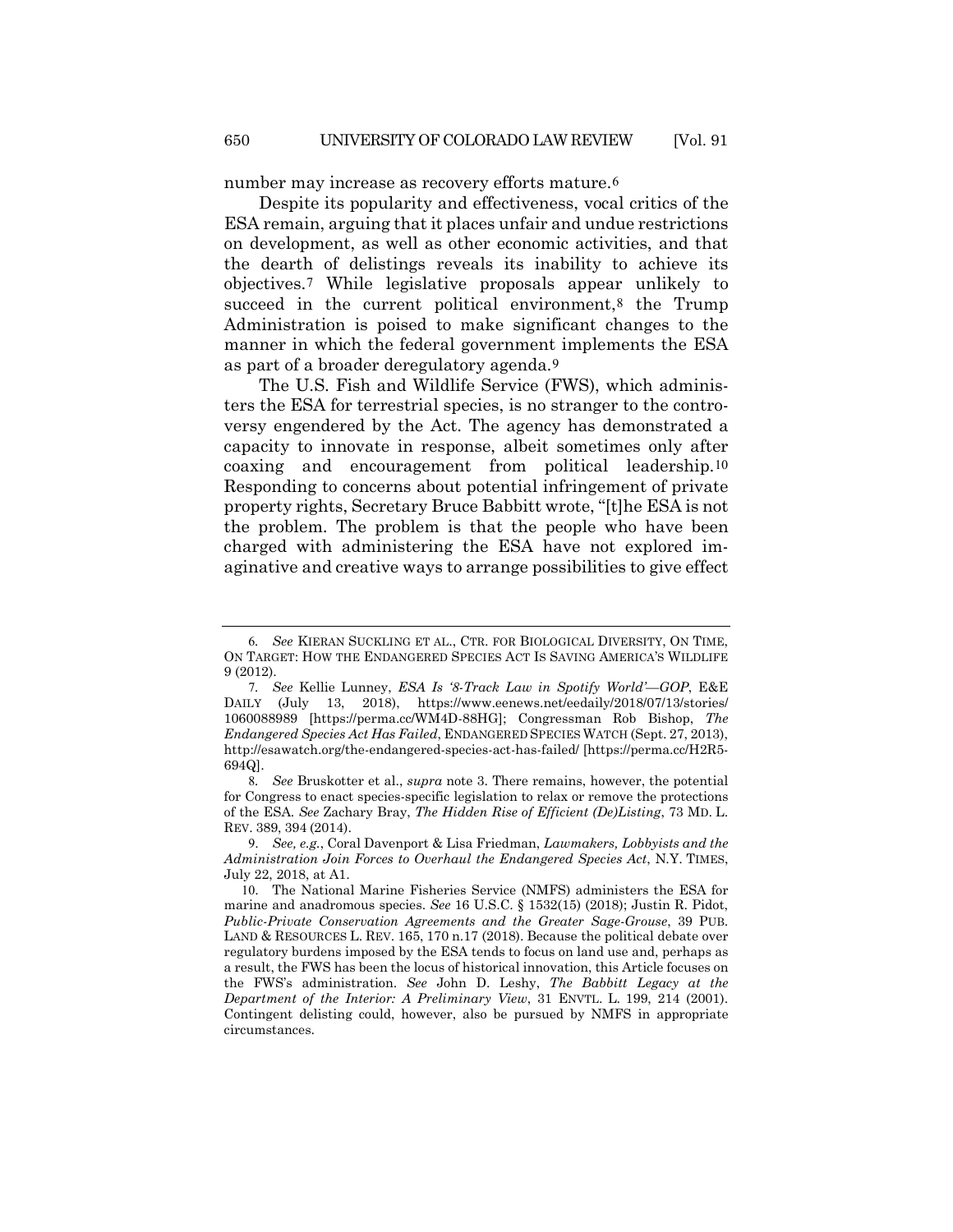<span id="page-2-11"></span>to a wonderful, expansive Act."[11](#page-2-0) Following Babbitt's "call for innovation," the FWS developed new approaches to facilitate conservation of unlisted but declining species and to enable economic interests to obtain discrete, specific, and predictable legal obligations.[12](#page-2-1)

<span id="page-2-9"></span><span id="page-2-8"></span>These efforts at reform have largely ignored the persistent demand by critics of the ESA for increased attention to delisting.[13](#page-2-2) The FWS has previously announced an intention to devote more resources to delisting.[14](#page-2-3) Yet delisting remains rare, and, even when attempted, it has proven challenging and contentious.[15](#page-2-4) This is due in part to the fact that the recovery for many species remains elusive because it has proven easier to prevent species from disappearing entirely than to revitalize them.[16](#page-2-5) It is also true that recovery takes time, and some observers predict that delisting will increase considerably in the coming decade as recovery plans reach maturity.[17](#page-2-6) Even for those species that appear to have recovered, however, the FWS may be hard-pressed to ensure that their viability will persist once protections afforded by the ESA have been removed. Take, for example, the northern Rocky Mountain gray wolf. During a decades-long delisting process, the number of wolves greatly exceeded the number that biologists believed were necessary to sustain a viable population. But wolf advocates worried that the species' population could swiftly dwindle once hunting, trapping, and poi-soning of wolves resumed.<sup>[18](#page-2-7)</sup> These concerns proved well-

16*. See* Cheever, *supra* note [1,](#page-0-8) at 4.

<span id="page-2-10"></span><span id="page-2-0"></span><sup>11</sup>. Bruce Babbitt, *The Endangered Species Act and "Takings": A Call for Innovation Within the Terms of the Act*, 24 ENVTL. L. 355, 366 (1994).

<span id="page-2-1"></span><sup>12</sup>*. See* Pidot, *supra* note [10,](#page-1-5) at 182–83 ("Under the leadership of Secretary of the Interior Bruce Babbitt, the FWS developed a number of regulatory initiatives to reduce uncertainty for private actors."); Leshy, *supra* not[e 10,](#page-1-5) at 214 (discussing administrative reform initiated by the FWS during the tenure of Secretary Bruce Babbitt).

<sup>13</sup>*. See*, *e.g.*, Bishop, *supra* not[e 7.](#page-1-6) 

<span id="page-2-3"></span><span id="page-2-2"></span><sup>14</sup>. *See* Federico Cheever, *The Rhetoric of Delisting Species Under the Endangered Species Act: How to Declare Victory Without Winning the War*, 31 ENVTL. L. REP. 11,302, 11,302 (2001); Holly Doremus, *Delisting Endangered Species: An Aspirational Goal, Not a Realistic Expectation*, 30 ENVTL. L. REP. 10,434, 10,434–35 (2000).

<span id="page-2-4"></span><sup>15</sup>*. See, e.g.*, Humane Soc'y of the U.S. v. Jewell, 76 F. Supp. 3d 69 (2014); FWS DELISTING REPORT, *supra* note [5.](#page-0-7)

<span id="page-2-6"></span><span id="page-2-5"></span><sup>17</sup>*. See* SUCKLING ET AL., *supra* note [6,](#page-1-7) at 5–6, 9 (identifying recovery time frames included in recovery plans and predicting rise in delisting as plans have sufficient time).

<span id="page-2-7"></span><sup>18</sup>*. See* Jason Bittel, *Is the Gray Wolf Still Endangered? Depends Who You Ask*, NAT'L GEOGRAPHIC (Mar. 18, 2019), https://www.nationalgeographic.com/animals/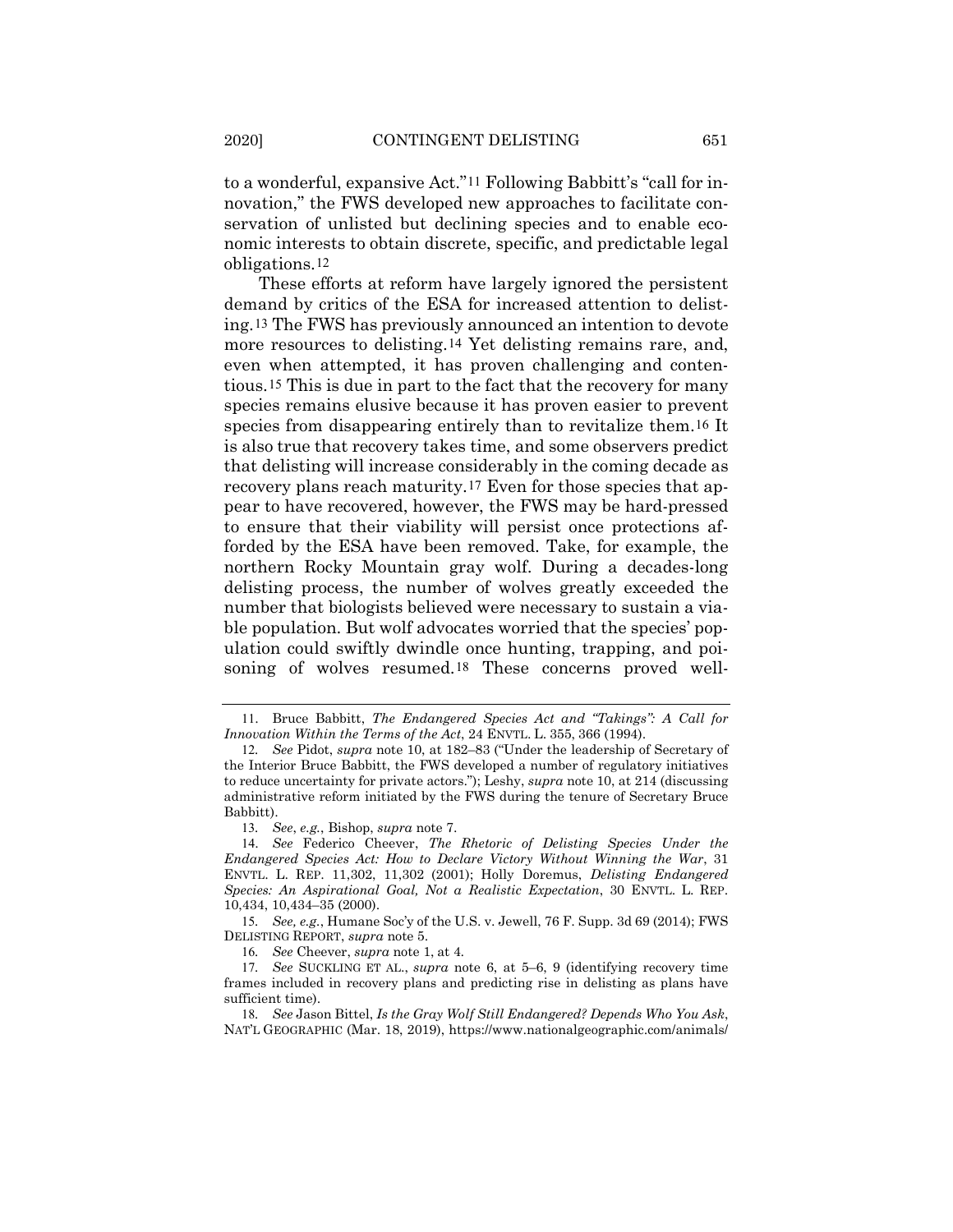founded, as huge numbers of wolves have been killed following delisting.[19](#page-3-1)

This Article proposes a new regulatory reform effort, specifically aimed at the delisting process. Delisting has historically been viewed as binary in nature: either federal protection is removed altogether or it remains in force. This Article recommends *contingent delisting* as a third option that, in appropriate circumstances, may allow the FWS to accommodate both wildlife conservation and economic interests. Contingent delisting would render a listing dormant—rather than extinguished—and subject to restoration if certain foreseeable events materialize that signal renewed danger to a species' viability. Deploying this tool would withdraw ESA jurisdiction over a species, thereby allowing local and state governments to assume responsibility for conservation and lifting restrictions placed on property owners. At the same time, contingent delisting would provide for rapid and predictable return of federal protection, thereby alleviating concerns that a species' recovery might falter once the protections of the ESA have lifted. Contingent delisting for the gray wolf could have included, for example, a provision to restore the listing should the wolf count fall below the number needed for viability or should states allow unsustainable killing.

<span id="page-3-0"></span>The proposal for contingent delisting draws from extensive literature on the design of mechanisms to enable environmental and natural resources law to account for uncertainty.[20](#page-3-2) Regulatory contingencies are a mechanism that may provide an efficacious means to address foreseeable circumstances.[21](#page-3-3) Contingent delisting also responds to a growing need for innovation with respect to the mechanisms of deregulation, or as Professors J.B. Ruhl and Jim Salzman term it, "regulatory exit."[22](#page-3-4) Individual

<sup>2019/03/</sup>gray-wolves-endangered-species-united-states/ [https://perma.cc/879Y-8LLF].

<sup>19</sup>. *See id.*

<span id="page-3-2"></span><span id="page-3-1"></span><sup>20</sup>. *See, e.g.*, Alejandro E. Camacho, *Can Regulation Evolve? Lessons from a Study in Maladaptive Management*, 55 UCLA L. REV. 293, 329–34 (2007); Justin R. Pidot, *Governance and Uncertainty*, 37 CARDOZO L. REV. 113, 122–23 (2015); J.B. Ruhl, *Thinking of Environmental Law as a Complex Adaptive System: How to Clean Up the Environment by Making a Mess of Environmental Law*, 34 HOUS. L. REV. 933, 940–41 (1997); Annecoos Wiersema, *A Train Without Tracks: Rethinking the Place of Law and Goals in Environmental and Natural Resources Law*, 38 ENVTL. L. 1239, 1248–53 (2008).

<sup>21</sup>*. See* Pidot, *supra* note [20,](#page-3-0) at 164–72.

<span id="page-3-4"></span><span id="page-3-3"></span><sup>22</sup>. J.B. Ruhl & James Salzman, *Regulatory Exit*, 68 VAND. L. REV. 1295 (2015). Ruhl and Salzman describe regulatory exit as tied to the goals endemic to a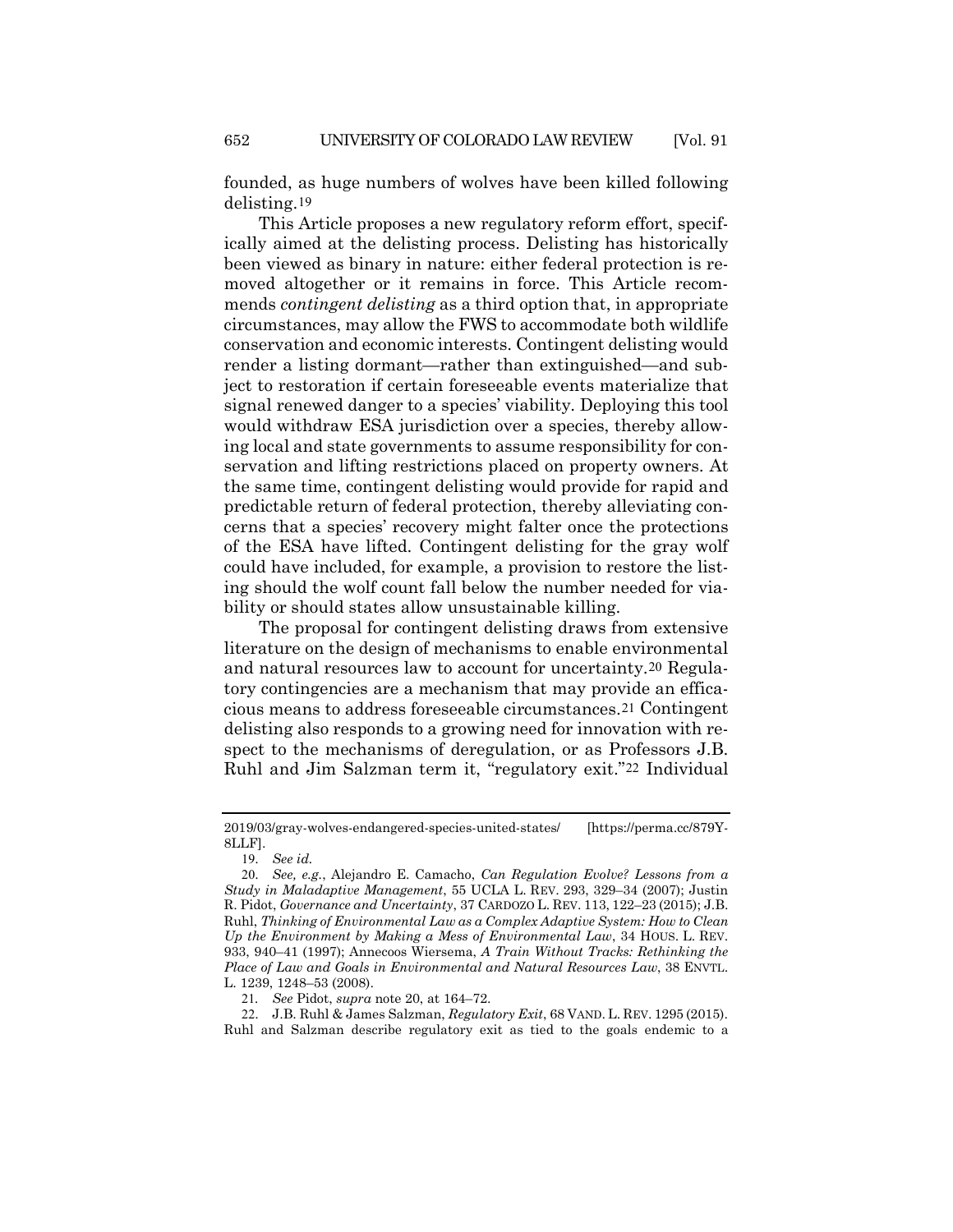political preferences may lead to vastly different appetites for deregulation, but even the most ardent supporter of the administrative state should recognize that legal rules can outlive their usefulness.[23](#page-4-0) Thus, deregulation is not inherently ideological and sometimes it is unquestionably desirable. The question is, can it occur in a manner that maximally preserves the social benefits accrued during a regulation's life?

Delisting provides fertile ground to consider innovation with respect to regulatory exit because delisting is a high-risk endeavor. A mistake may mean extinction if a species disappears without the protections afforded by the ESA. Retaining listings too long, however, imposes unnecessary burdens on economic activities, generates political opposition, and undermines public confidence. The ESA also crowds out state and private conservation efforts. Allowing experimentation with conservation may be too risky for species on the brink of extinction—when the cost of error is high—but can yield substantial benefits for species in better condition.[24](#page-4-1) Administering the ESA for a listed species also consumes the limited resources of the FWS, which could redeploy staff and funds to address needier species following recovery and delisting. Moreover, a realistic possibility of delisting can create incentives for states and private parties to invest in additional wildlife conservation efforts to secure relief from federal regulation.

If delisting is an all-or-nothing proposition, the risk may simply be too high for stakeholders and courts to tolerate. It is, of course, true that the FWS can relist a species if it declines after delisting. Yet relying on that possibility may prove scant succor because the listing process is notoriously slow, unpredict-

particular body of regulation. *Id.* at 1299. Thus described, it may diverge from efforts at deregulation that simply reject regulatory goals.

<span id="page-4-0"></span><sup>23</sup>*. Cf.* J.B. Ruhl & James Salzman, *Mozart and the Red Queen: The Problem of Regulatory Accretion in the Administrative State*, 91 GEO. L.J. 757, 763 (2003) (arguing that the efficacy of the regulatory system will decline as the number of regulations increase).

<span id="page-4-1"></span><sup>24</sup>. As an example of the potential benefits that could accrue from delisting, a state might invest in conservation efforts designed to offset impacts associated with activities on private lands. Because the ESA generally ties mitigation obligations directly to activities affecting a species, this sort of landscape-scale approach could be foreclosed. *See* 16 U.S.C. § 1536 (b)(4)(C)(ii) (2018) (requiring the FWS to identify "reasonable and prudent measures . . . to minimize [the] impact" of a federal action to a listed species);  $\S$  1539(a)(2)(A) (establishing as a prerequisite for incidental take permits that a permit applicant engage in mitigation).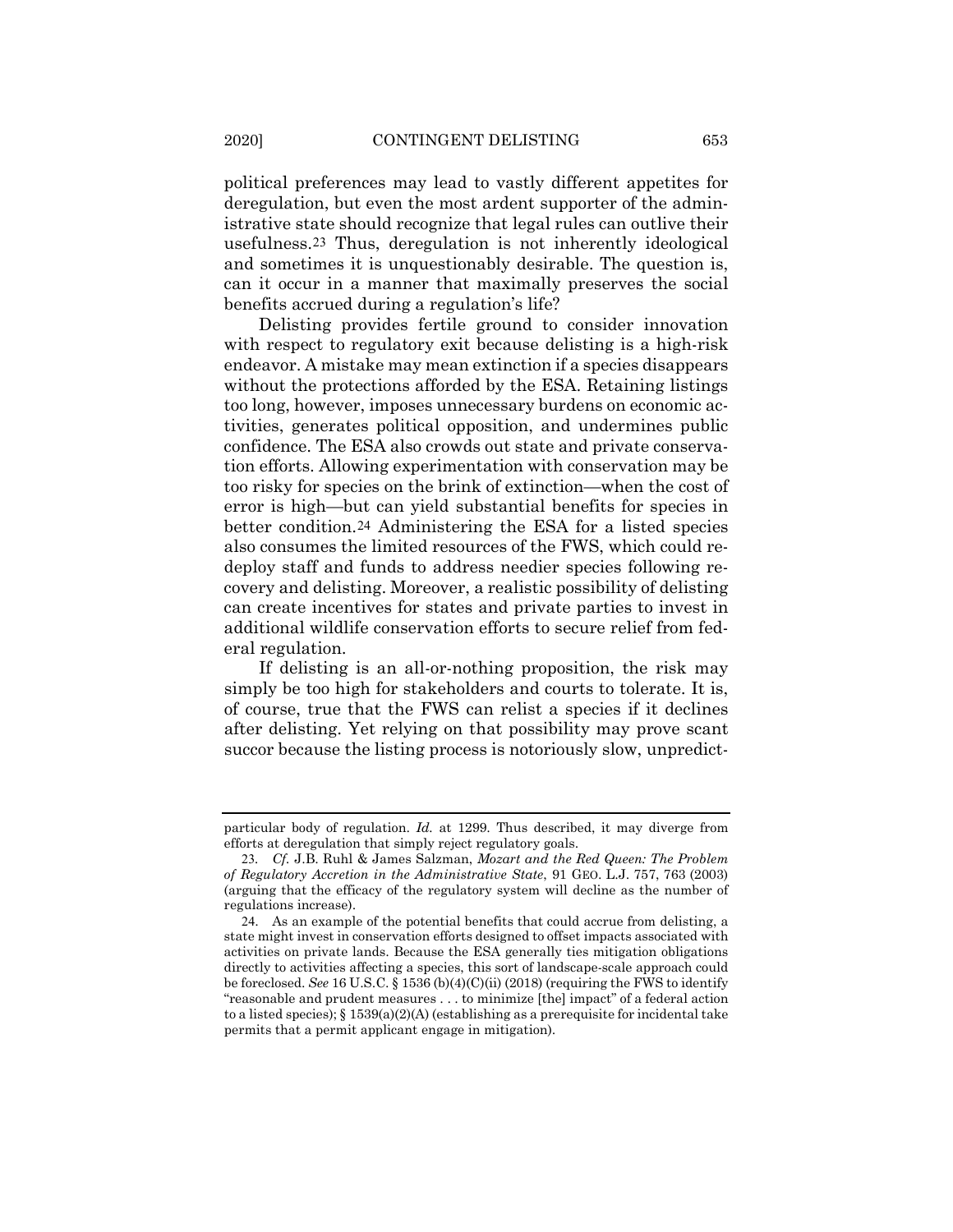<span id="page-5-7"></span>able, and fraught;[25](#page-5-0) one report estimates that eighty-three species have become extinct while the FWS considered listing petitions.[26](#page-5-1) The extinction of a species following delisting would be a high-profile tragedy likely to produce considerable political and public backlash. Contingent delisting moderates the risk facing a delisted species by establishing specific triggers for foreseeable threats that would swiftly restore the ESA's protections.

To explore contingent delisting, this article proceeds in four parts. Part I describes the architecture of the ESA as set forth in the statute. Part II describes the mechanism for, and historical experience with, delisting. Part III identifies historic examples of successful innovation. Implementing contingent delisting will require the FWS to embrace similarly creative thinking. Part IV proposes contingent delisting as an innovation to improve implementation of the ESA, drawing on both real and imagined examples. It then evaluates the benefits contingent delisting could provide and offers preliminary thoughts about the conditions necessary for it to succeed.

#### I. THE ARCHITECTURE OF THE ENDANGERED SPECIES ACT

The ESA is remarkably short and straightforward.[27](#page-5-2) Its substantive provisions are laid out in four sections: Section 4 creates a process for listing species to bring them within the jurisdiction of the Act.[28](#page-5-3) Sections 7, 9, and 10 define obligations owed to listed species.[29](#page-5-4) These four sections are amplified by congressional findings and a strong statement of purpose and policy contained in section 2, various definitions contained in section 3, and citizen suit and enforcement provisions contained in section 11.[30](#page-5-5) These seven sections serve as the primary foundation for the federal project of preventing the extinction of species.[31](#page-5-6)

<span id="page-5-0"></span><sup>25</sup>*. See* Karrigan S. Börk, *An Evolutionary Theory of Administrative Law*, 72 S.M.U. L. REV. 81, 104 (2019); Doremus, *supra* not[e 14,](#page-2-8) at 10,436.

<span id="page-5-2"></span><span id="page-5-1"></span><sup>26</sup>. KIERAN SUCKLING ET AL., EXTINCTION AND THE ENDANGERED SPECIES ACT 2 (2004).

<sup>27</sup>*. See* Pidot, *supra* note [10,](#page-1-5) at 166.

<sup>28</sup>. 16 U.S.C. § 1533.

<sup>29</sup>*. Id.* §§ 1536, 1538, 1539.

<sup>30</sup>*. Id.* §§ 1531, 1532, 1540.

<span id="page-5-6"></span><span id="page-5-5"></span><span id="page-5-4"></span><span id="page-5-3"></span><sup>31</sup>*. See* Robert B. Keiter, *Conservation Biology and the Law: Assessing the Challenges Ahead*, 69 CHI-KENT L. REV. 911, 914–15 (1994) (noting that the ESA "represents an unambiguous federal commitment to saving the nation's biological resources from extinction" and that "[o]ther federal preservation and conservation laws extend only limited legal protection to biological resources").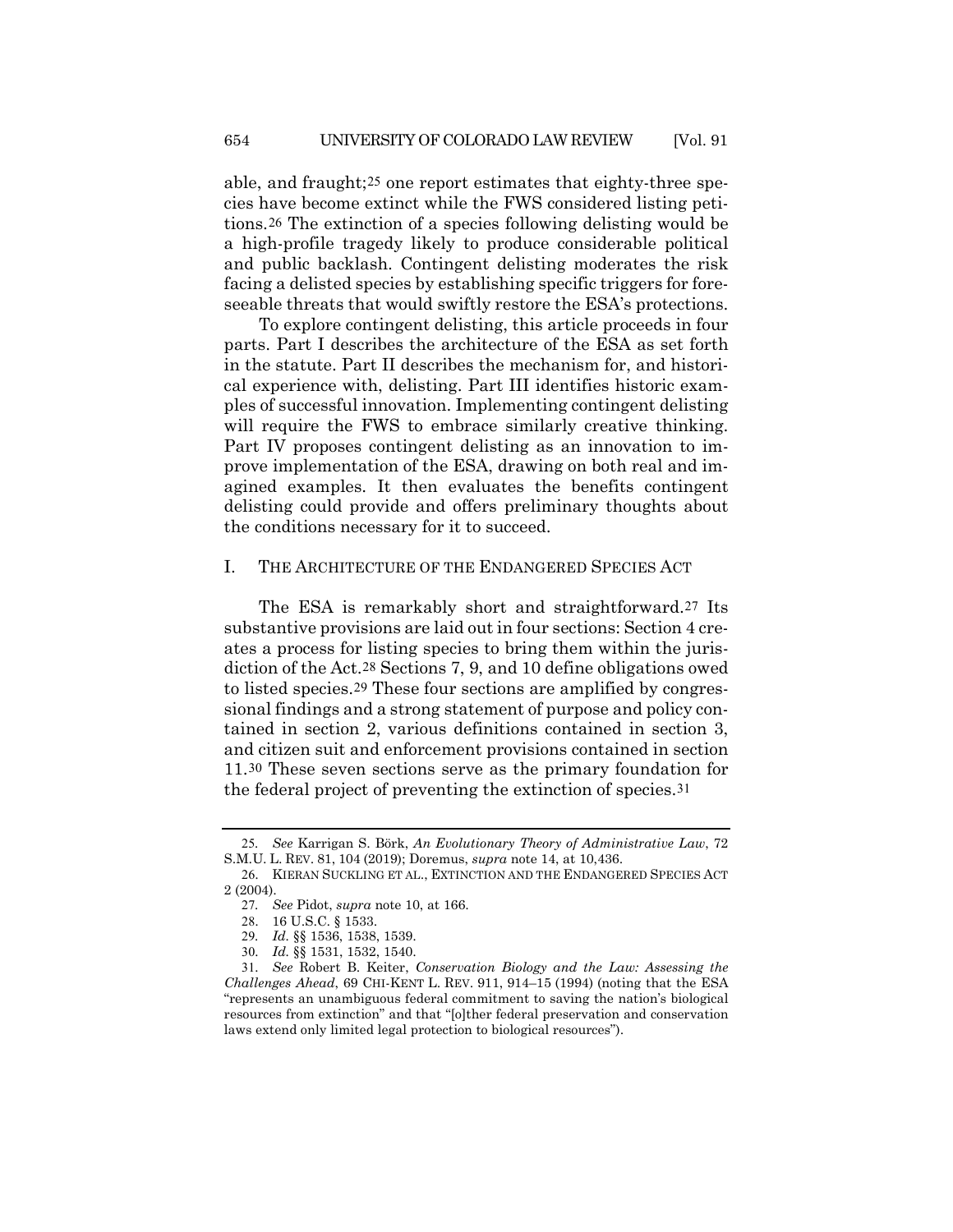<span id="page-6-7"></span>The ESA extends only to species designated as threatened or endangered; therefore, jurisdiction formally commences when the FWS issues a listing decision.[32](#page-6-0) Professor Peter Byrne has described this sharp jurisdictional demarcation as a regulatory "precipice" with the potential to create perverse incentives for landowners to drive species from their properties before a listing can be completed.[33](#page-6-1) Some regulatory efforts discussed below, like the development of Candidate Conservation Agreements, have sought to blur the demarcation between listed and unlisted species to address this unintended consequence of the listing process.[34](#page-6-2) The Act defines the term "species" broadly to encompass subordinate taxons, including subspecies and distinct population segments,[35](#page-6-3) and the FWS enjoys substantial discretion to determine the taxonomic unit at which a listing will operate.[36](#page-6-4) An "endangered species" is one "in danger of extinction throughout all or a significant portion of its range," and a threatened species is one "likely to become an endangered species within the foreseeable future."[37](#page-6-5)

Section 4 establishes the process for listing a species to bring it within the ESA's protection. It requires the FWS to consider five listing factors to decide whether a species qualifies as threatened or endangered: (1) "the present or threatened destruction, modification, or curtailment of [a species'] habitat or range"; (2) "overutilization for commercial, recreational, scientific, or educational purposes"; (3) "disease or predation"; (4) "the inadequacy of existing regulatory mechanisms"; and (5) "other natural or manmade factors affecting [a species'] continued existence."[38](#page-6-6) These factors are the exclusive basis for listing decisions, and, notably, they do not include potential economic ram-

<span id="page-6-0"></span><sup>32</sup>*. See* Doremus, *supra* note [14,](#page-2-9) at 10,436 ("Listing brings species within the scope of the ESA's powerful protective provisions; delisting removes those protections.").

<span id="page-6-1"></span><sup>33</sup>. *See* J. Peter Byrne, *Precipice Regulations and Perverse Incentives: Comparing Historic Preservation Designation and Endangered Species Listing*, 27 GEO. INT'L ENVTL. L. REV. 343, 358 n.84 (2015). Professor Holly Doremus refers to listing and delisting as keystone decisions. *See* Doremus, *supra* not[e 14,](#page-2-8) at 10,436.

<sup>34</sup>. *See infra* Part III.

<sup>35</sup>. 16 U.S.C. § 1532(16) (2018).

<span id="page-6-6"></span><span id="page-6-5"></span><span id="page-6-4"></span><span id="page-6-3"></span><span id="page-6-2"></span><sup>36</sup>*. See* NW Ecosystem All. v. U.S. Fish & Wildlife Serv., 475 F.3d 1136, 1150 (9th Cir. 2007) (deferring to the FWS's decision declining to list a distinct population segment of gray squirrel because "we must defer to the agency's interpretation of complex scientific data").

<sup>37</sup>. 16 U.S.C. §§ 1532(6), (20).

<sup>38</sup>*. Id.* § 1533(a)(1)(A)–(E).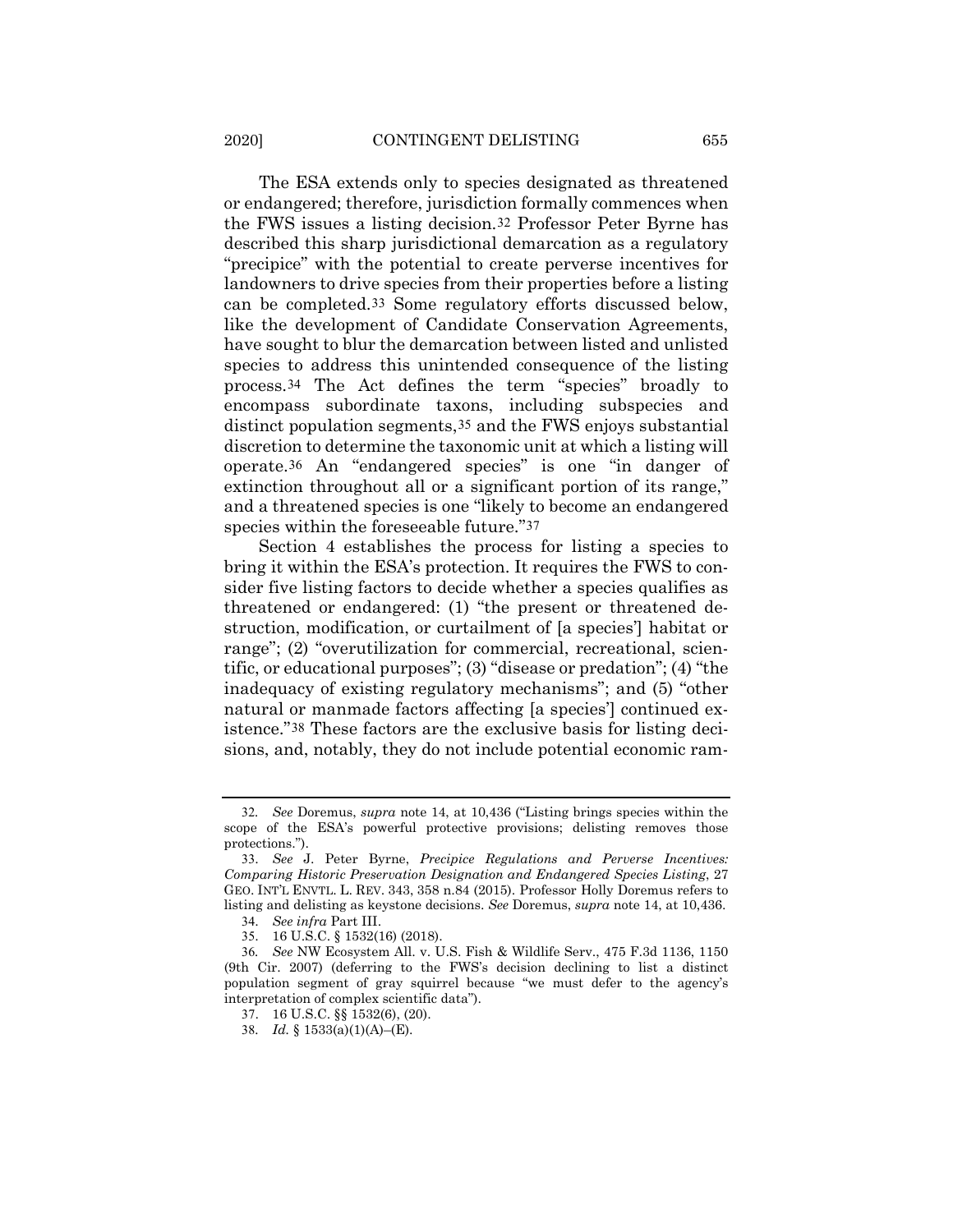ifications.[39](#page-7-0) Section 4 also specifies the types of information upon which the FWS must rely in considering these factors, requiring that the FWS exclusively consider the best available science.[40](#page-7-1) This requirement is powerful, but scientific information cannot always dictate decisions.[41](#page-7-2) Decisions necessarily require policy choices that transcend scientific assessment, such as how to account for uncertainty.[42](#page-7-3) Finally, section 4 requires that the FWS render listing decisions through the notice-and-comment rulemaking procedures established by the Administrative Procedure Act,[43](#page-7-4) meaning that the FWS makes listing decisions in the same manner that it promulgates regulations.

In addition to addressing the listing process, section 4 directs the FWS to designate critical habitat for listed species, although critical habitat decisions—unlike listing decisions—may account for potential economic impacts.[44](#page-7-5) It also directs the FWS to develop and implement recovery plans for listed species.[45](#page-7-6) Recovery plans must identify management actions necessary for recovery, describe the cost and time required to undertake them, and establish "objective, measurable criteria which, when met,

<span id="page-7-0"></span><sup>39</sup>*. See* N.M. Cattle Growers Ass'n v. U.S. Fish & Wildlife Serv., 248 F.3d 1277, 1282 (10th Cir. 2001). Professor Zachary Bray argues that Congress has attempted to smuggle cost-benefit considerations into the listing process through speciesspecific legislation. *See* Bray, *supra* note [8,](#page-1-8) at 394–96. The FWS recently promulgated a regulation to allow the agency to conduct an economic analysis of listing decisions, purportedly to inform the public about the costs of conservation efforts, although the agency acknowledges that it may not rely on that information. *See* Revision of the Regulations for the Listing Species and Designating Critical Habitat, 84 Fed. Reg. 45,020, 45,026 (Aug. 27, 2019) (to be codified at 50 C.F.R. pt. 424); Revision of the Regulations for the Listing Species and Designating Critical Habitat, 83 Fed. Reg. 35,193, 35,194 (proposed July 25, 2018) (to be codified at 50 C.F.R. pt. 424). Conservationists fear that the Trump Administration will strategically deploy economic analysis to generate public opposition and the change will likely face a legal challenge. Darryl Fears, *New Trump Rules Weaken Wildlife Protections*, WASH. POST (Aug. 12, 2019), https://www.washingtonpost.com/climateenvironment/2019/08/12/new-trump-rules-weaken-wildlife-protections/ [https:// perma.cc/HCN3-G933].

<sup>40</sup>. 16 U.S.C. § 1533(b)(1)(A).

<span id="page-7-2"></span><span id="page-7-1"></span><sup>41</sup>*. See* Holly Doremus, *The Purposes, Effects, and Future of the Endangered Species Act's Best Available Science Mandate*, 34 ENVTL. L. 397, 420 (2004) ("The tools of science alone are inadequate to determine the level of extinction risk society is willing to tolerate.").

<sup>42</sup>. *See id.*

<sup>43</sup>. 16 U.S.C. § 1533(b)(4) (cross-referencing 5 U.S.C. § 553 (2018)).

<span id="page-7-6"></span><span id="page-7-5"></span><span id="page-7-4"></span><span id="page-7-3"></span><sup>44</sup>. 16 U.S.C. § 1533(a)(3)(A)(i), (b)(2); *see N.M. Cattle Growers Ass'n*, 248 F.3d at 1280.

<sup>45</sup>. 16 U.S.C. § 1533(f).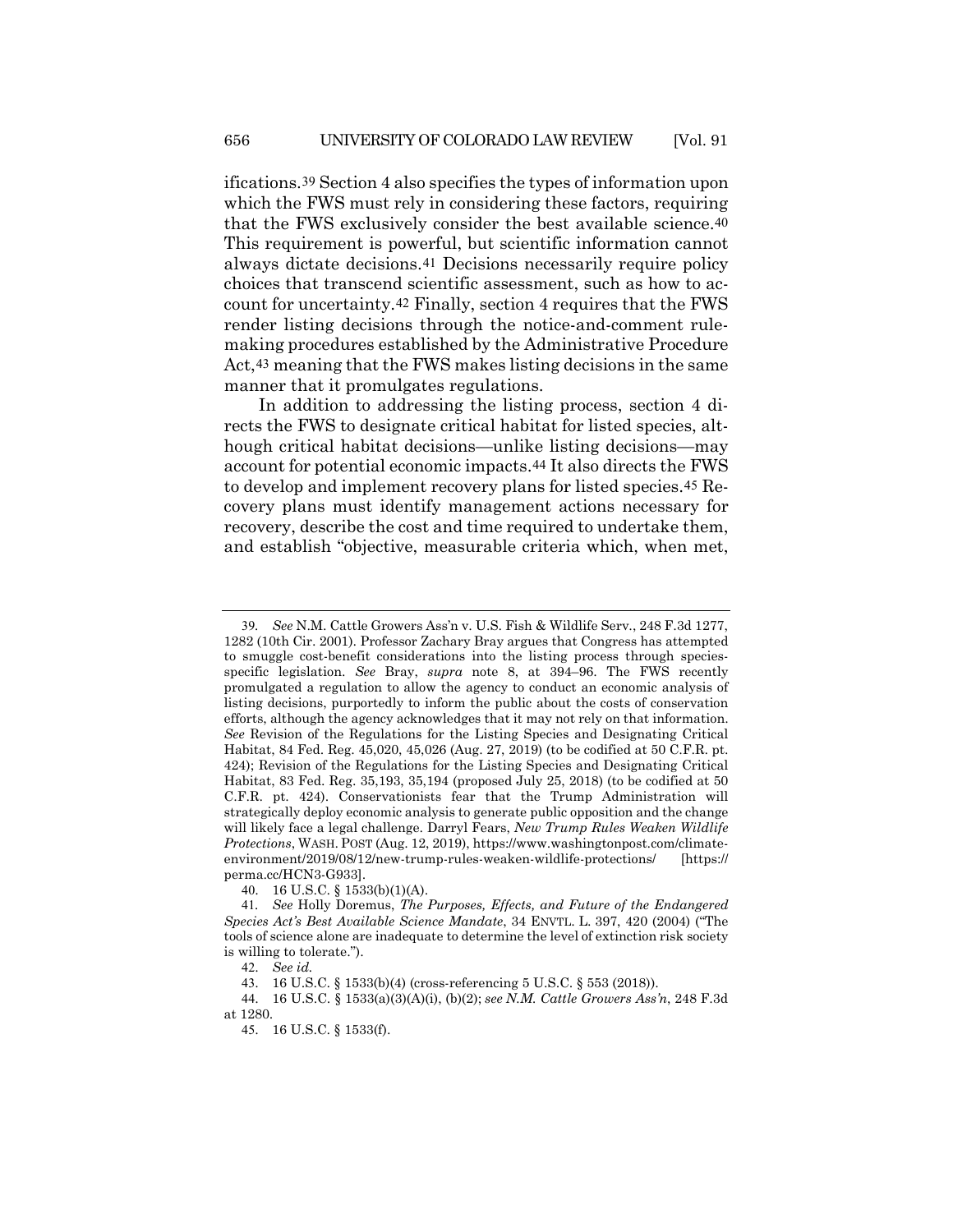would result in [delisting]."[46](#page-8-0)

The FWS may commence the process to list species and designate critical habitat on its own initiative.[47](#page-8-1) It must also review petitions filed by interested parties seeking such actions.[48](#page-8-2) Once the FWS receives a petition, strict statutory deadlines apply. Within ninety days, the FWS must determine whether a petition includes substantial supporting information.[49](#page-8-3) If so, the agency has twelve months to determine whether the requested action is "warranted," "not warranted," or "warranted but precluded" by other listing priorities.[50](#page-8-4) The FWS's failure to adhere to these deadlines has led to substantial litigation and controversial settlements between the FWS and environmental-group plaintiffs.[51](#page-8-5)

<span id="page-8-10"></span>Listed species are subject to the protections of sections 7 and 9, which are prohibitory in nature, rather than requiring affirmative conservation actions. Section 7 requires all federal agencies, through consultation with the FWS, to ensure that their actions do not jeopardize listed species or "result in the destruction or adverse modification of critical habitat of such species."[52](#page-8-6) If the FWS finds jeopardy, section 7 prohibits the proposed federal action from proceeding; conversely, if the FWS finds no jeopardy, the action may proceed.[53](#page-8-7) Section 7 includes a third option. If the FWS finds jeopardy, but can identify a "reasonable and prudent alternative" to the proposed action that will avoid jeopardy, that alternative may proceed.[54](#page-8-8) The consultation process established by section 7 focuses on the health of a species as a whole, rather than the fate of any individual plant or animal.<sup>[55](#page-8-9)</sup>

<sup>46</sup>. *Id.*

<sup>47</sup>*. See* Doremus, *supra* note [14,](#page-2-8) at 10,435.

<sup>48</sup>. 16 U.S.C. § 1533(b)(3)(A).

<sup>49</sup>. *Id.*

<span id="page-8-3"></span><span id="page-8-2"></span><span id="page-8-1"></span><span id="page-8-0"></span><sup>50</sup>. Nat'l Ass'n of Home Builders v. U.S. Fish & Wildlife Serv., 786 F.3d 1050, 1051 (D.C. Cir. 2015) (citing 16 U.S.C. § 1533(b)(3)(B)).

<span id="page-8-5"></span><span id="page-8-4"></span><sup>51</sup>*. See* GOV'T ACCOUNTABILITY OFFICE, ENVIRONMENTAL LITIGATION: INFORMATION ON ENDANGERED SPECIES ACT DEADLINES SUITS (2017); Courtney R. McVean & Justin R. Pidot, *Environmental Settlements and Administrative Law*, 39 HARV. ENVTL. L. REV. 191, 224–26 (2015).

<sup>52</sup>. 16 U.S.C. § 1536(a)(2).

<span id="page-8-7"></span><span id="page-8-6"></span><sup>53</sup>*. Id.* For simplicity, I use the term "jeopardy finding" to encompass both a finding of jeopardy and a finding of adverse modification or destruction of critical habitat because both trigger the same consequences under section 7. *Id.* 

<sup>54</sup>*. Id.* § 1536(b)(3)(A).

<span id="page-8-9"></span><span id="page-8-8"></span><sup>55</sup>*. Compare* 16 U.S.C. § 1536(a)(2) (prohibiting actions "likely to jeopardize the continued existence of any endangered species or threatened species") *with* 50 C.F.R. § 17.3 (2010) (defining "harm" for purposes of section 9 take prohibition as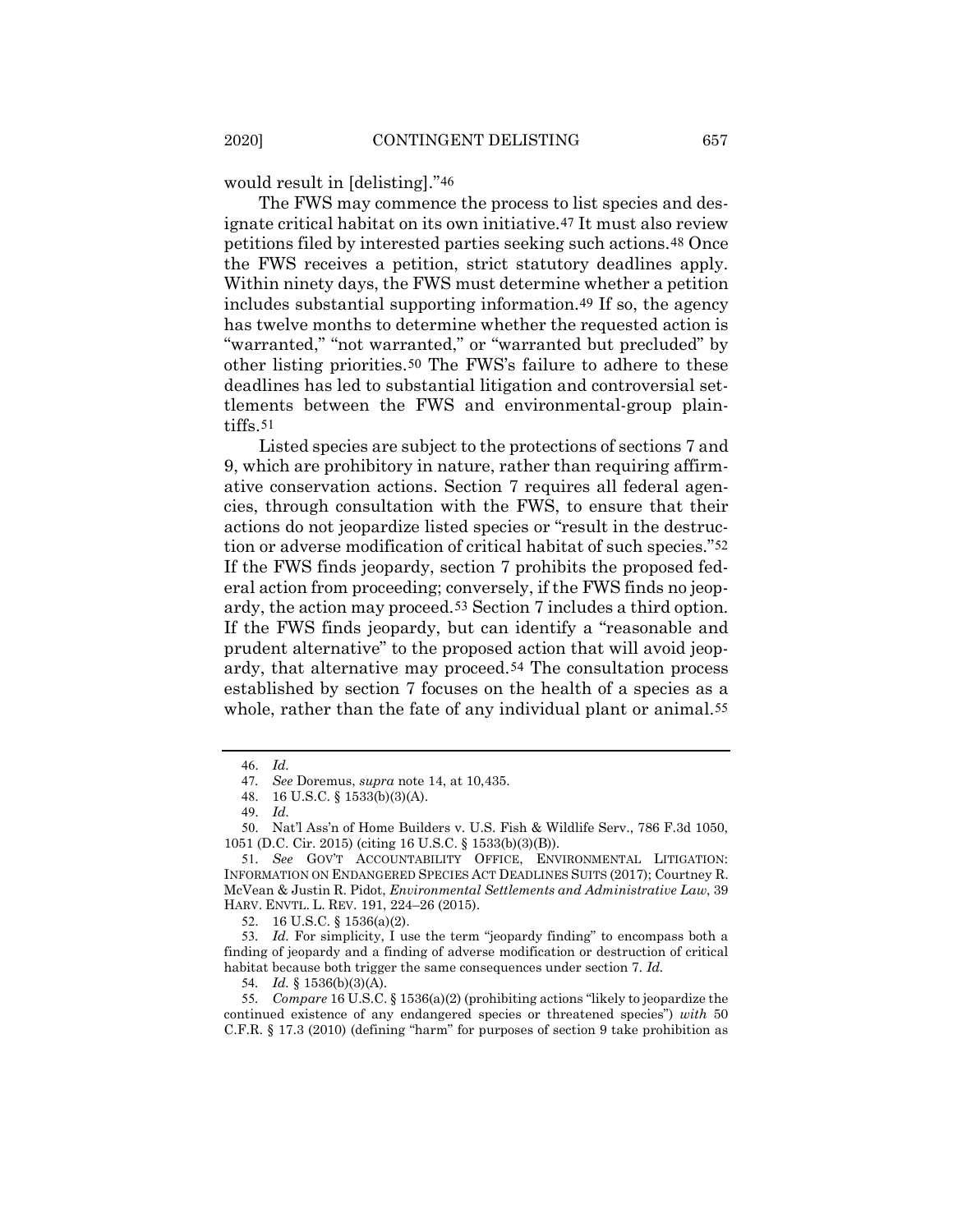Section 7 also requires all federal agencies to exercise their statutory authorities to "carry[] out programs for the conservation of [listed] species,"[56](#page-9-0) although this affirmative obligation has proven more aspirational than actual.

Section 9 addresses harms to the individuals that make up a species, prohibiting the "take" of endangered fish and wildlife as well as offering lesser protection to endangered plants.[57](#page-9-1) As defined in implementing regulations, the term "take" encompasses direct and indirect mechanisms through which harm may occur, including "significant habitat modification or degradation [that]... actually kills or injures wildlife by significantly impairing essential behavioral patterns, including breeding, feeding, or sheltering."[58](#page-9-2) While section 9 directly protects only endangered species, the FWS is authorized to issue regulations to apply the take prohibition to threatened species.[59](#page-9-3) For decades, FWS regulations automatically extended the section 9 take prohibition to threatened species unless the FWS issued a special rule withdrawing or limiting those protections; however, the Trump administration recently eliminated this default.<sup>[60](#page-9-4)</sup>

The prohibitory provisions of sections 7 and 9 are not absolute because the ESA includes provisions authorizing exemptions. A federal agency may seek an exemption from a cabinetlevel committee for an action that will jeopardize a species or adversely modify critical habitat.[61](#page-9-5) This process, however, has been so rarely used that the exemption primarily exists as a formal matter, rather than one of practical significance.[62](#page-9-6) In other

<span id="page-9-0"></span>including "significant habitat modification or degradation where it actually kills or injures wildlife").

<sup>56</sup>. 16 U.S.C. § 1536(a)(1).

<sup>57</sup>*. Id.* § 1538(a).

<span id="page-9-2"></span><span id="page-9-1"></span><sup>58</sup>. 50 C.F.R. § 17.3; *see* Babbitt v. Sweet Home Chapter of Cmtys. for a Great Or., 515 U.S. 687, 703–04 (1995) (upholding regulation).

<sup>59</sup>. 16 U.S.C. § 1533(d).

<span id="page-9-4"></span><span id="page-9-3"></span><sup>60</sup>. Regulations for Prohibitions to Threatened Wildlife and Plants, 84 Fed. Reg. 44,753 (Sept. 26, 2019) (to be codified at 50 C.F.R. pt. 7).

<sup>61</sup>. 16 U.S.C. § 1536(e).

<span id="page-9-6"></span><span id="page-9-5"></span><sup>62</sup>*. See* M. LYNNE CORN ET AL., CONG. RESEARCH SERV., ENDANGERED SPECIES ACT (ESA): THE EXEMPTION PROCESS 1 (2017) (identifying "six instances in which an exemption was sought, and only two in which it was granted"); Patrick A. Parenteau, *The Exemption Process and the "God Squad," in* ENDANGERED SPECIES ACT: LAW, POLICY AND PERSPECTIVE 143, 151 (Donald C. Bauer & W.M. Robert Irvin eds., 2002) (describing exemption process as a "non-factor"). The process could become a significant component of the ESA should an administration decide to use it to exempt projects. Yet even the broadly deregulatory fervor of the Trump Administration has, so far, stayed away from this tool.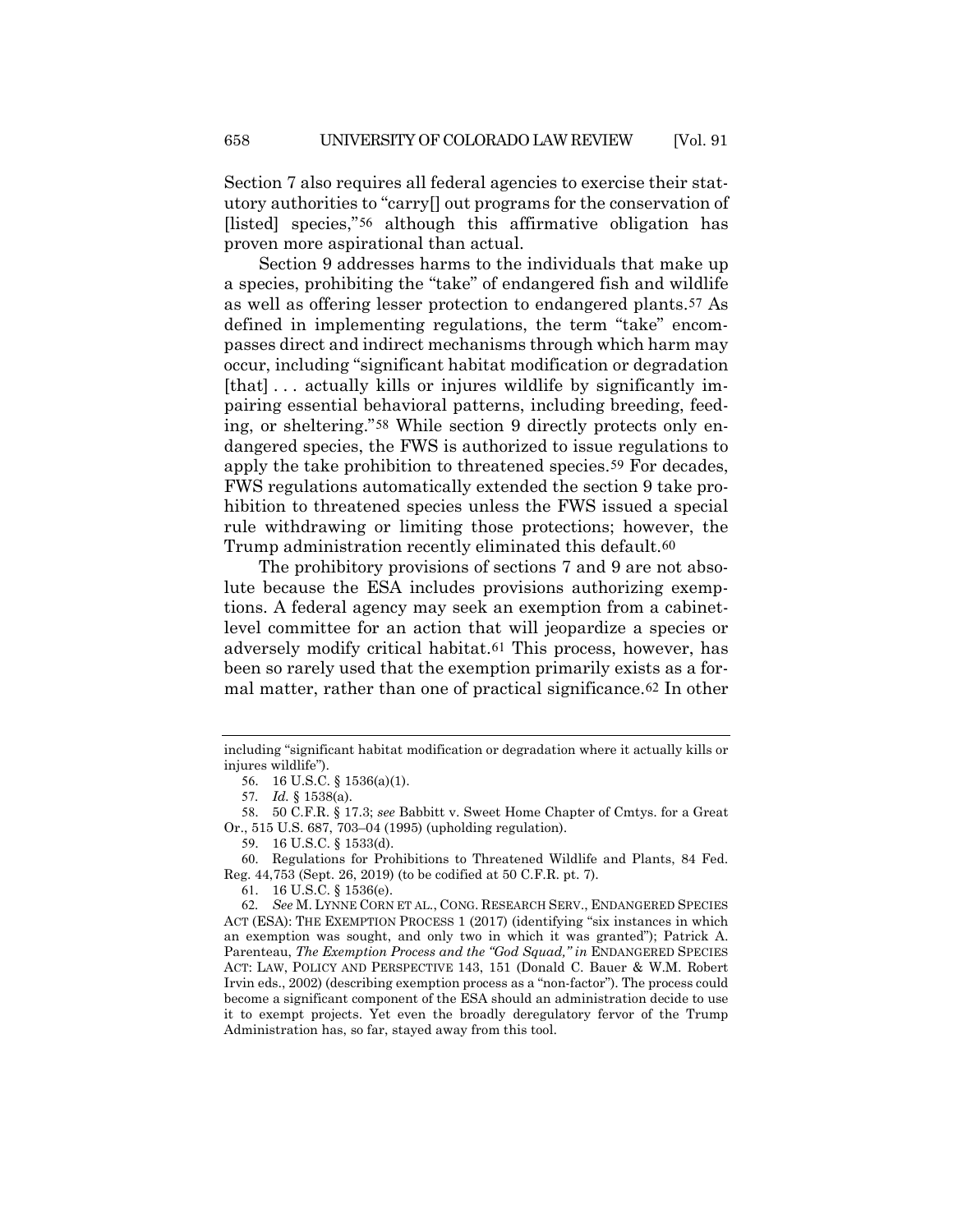words, a finding of jeopardy is the death knell for the agency action under examination.

Exemptions from section 9's take prohibition are much more significant. Through the consultation process, federal agencies may obtain an "incidental take statement" authorizing the take of individual members of a species, so long as jeopardy will not occur and efforts to mitigate impacts are implemented.[63](#page-10-0) This authorization extends to private activities intertwined with the federal action; for example, an incidental take statement for a Bureau of Land Management (BLM) decision to issue an oil drilling permit on federal land would extend to the private company who secured the permit.<sup>[64](#page-10-1)</sup> Private parties may individually secure similar authorization through "incidental take permits" issued under section 10.[65](#page-10-2) Section 10 provides that an incidental take permit may issue only if the FWS has approved a habitat conservation plan for the relevant species and finds that the effects of the proposed take will be mitigated and will not harm a species' prospects for recovery.[66](#page-10-3)

As has been described, the ESA extensively protects listed species through sections 7 and 9, and obtaining an exemption from those protections may be difficult or impossible in many circumstances. Put differently, it matters a great deal if a species is listed under the ESA. It also matters a great deal if a species is delisted to withdraw the ESA's protections, the topic to which the remainder of this Article attends.

### II. THE DELISTING PROCESS

Species need not remain listed forever. Federal protection can be removed through delisting.[67](#page-10-4) Conceptually, delisting

<span id="page-10-5"></span><sup>63</sup>. 16 U.S.C. § 1536(b)(4).

<sup>64</sup>*. See* Pidot, *supra* note [10,](#page-1-5) at 170.

<sup>65</sup>. 16 U.S.C. § 1539.

<span id="page-10-3"></span><span id="page-10-2"></span><span id="page-10-1"></span><span id="page-10-0"></span><sup>66</sup>*. Id.* § 1539(a)(2); *see* Alejandro E. Camacho et al., *Lessons from Areawide, Multiagency Habitat Conservation Plans in California*, 46 ENVTL. L. REP. NEWS & ANALYSIS 10,222, 10,223–24 (2016).

<span id="page-10-4"></span><sup>67</sup>. While not the focus of this Article, endangered species can also be reclassified as threatened through a downlisting process that tracks delisting. *See*  U.S. Fish & Wildlife Serv., *Reclassified Species*, ENVTL. CONSERVATION ONLINE SYS., https://ecos.fws.gov/ecp0/reports/reclassified-species-report (last visited Aug. 28, 2019) [https://perma.cc/QVA3-N2D2] [hereinafter FWS Reclassification Report]. Downlisting does not, however, remove a species from the ESA's jurisdiction.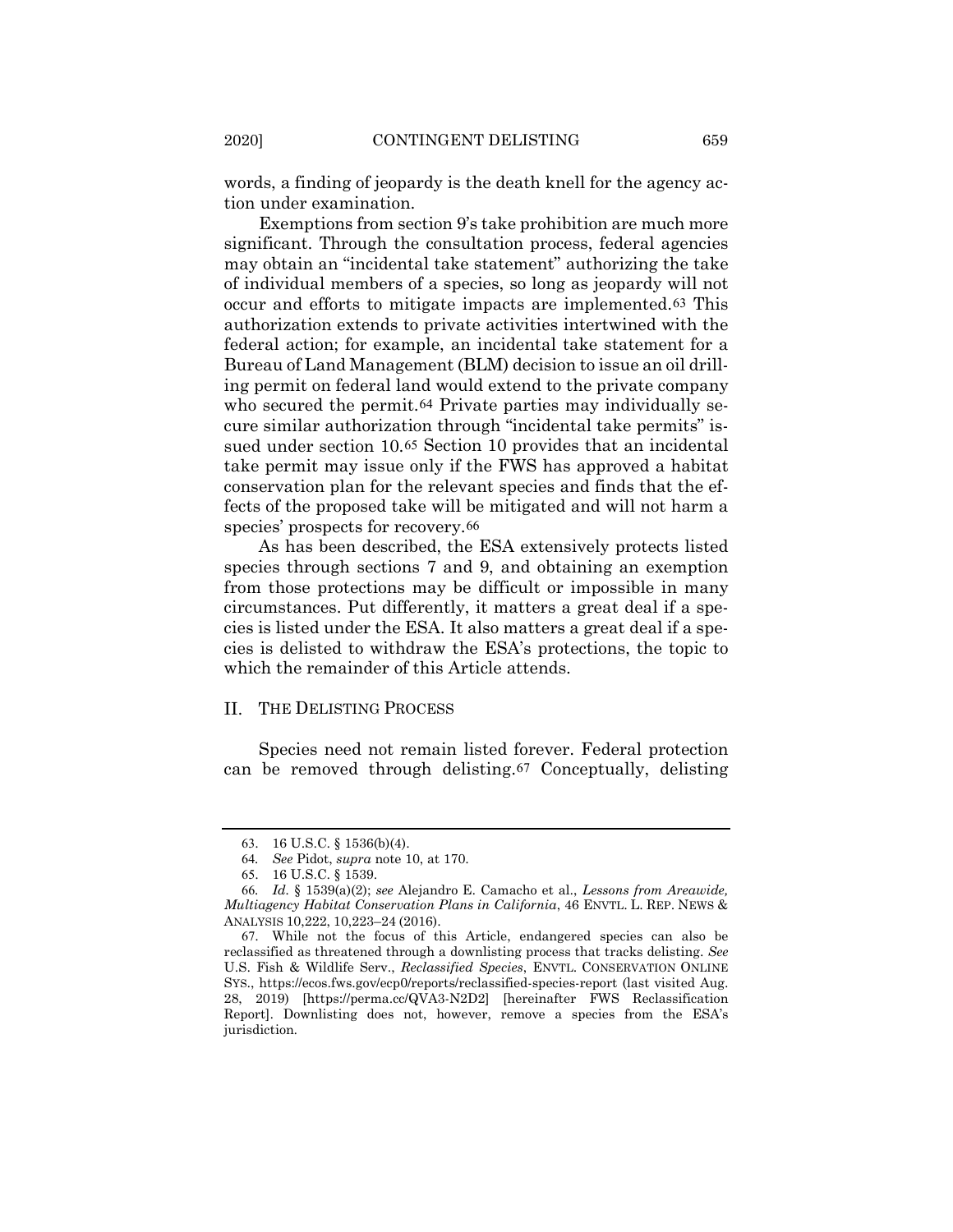should be viewed as a successful outcome,<sup>[68](#page-11-0)</sup> at least when it results from the species' recovery. In such circumstances, the risks facing a species have abated and property owners and the business community no longer need worry about the regulatory restrictions imposed by the ESA. In reality, delisting decisions are rare, and when they occur, they typically engender significant controversy and litigation.[69](#page-11-1)

As its name suggests, delisting is the inverse of listing. The FWS's authority stems from a provision in section 4 directing the agency to publish lists of threatened and endangered species in the Federal Register and review the status of the species included in such lists at least once every five years to determine if conditions warrant perpetuating the listings.[70](#page-11-2) The statute does not enumerate specific procedures for delisting but rather directs that such determinations "be made in accordance with the provisions" governing listing.[71](#page-11-3) As a result, delisting decisions consider the same factors that govern listing and also rely upon a notice-and-comment rulemaking process.[72](#page-11-4)

Delisting terminates federal protection under the ESA, although the FWS—in cooperation with relevant state agencies must monitor the species for at least five years.[73](#page-11-5) Monitoring

<span id="page-11-0"></span><sup>68</sup>*. See* Holly Doremus & Joel E. Pagel, *Why Listing May Be Forever: Perspectives on Delisting Under the U.S. Endangered Species Act*, 15 CONSERVATION BIOLOGY 1258, 1266 (2001). Even if a species has undisputedly recovered and the threats it faces have abated, some may prefer for it to remain listed as a means to achieve other objectives, such as restricting development or preserving ecosystems otherwise beyond the reach of federal law. This Article has little to offer those who view the ESA as an important tool for achieving other environmental objectives apart from conserving imperiled species, although I fear that misusing the listing process in this manner may engender public cynicism that could undermine the viability of the statute over the long term.

<sup>69</sup>*. See, e.g.*, Bittel, *supra* note [18;](#page-2-10) FWS DELISTING REPORT, *supra* not[e 5.](#page-0-7)

<sup>70</sup>. 16 U.S.C. § 1533(c).

<sup>71</sup>. *Id.*

<span id="page-11-4"></span><span id="page-11-3"></span><span id="page-11-2"></span><span id="page-11-1"></span><sup>72</sup>*. See, e.g.*, Removing the Greater Yellowstone Ecosystem Population of Grizzly Bears from the Federal List of Endangered and Threatened Wildlife, 82 Fed. Reg. 30,502 (June 30, 2017).

<span id="page-11-5"></span><sup>73</sup>. 16 U.S.C. § 1533(g). While the procedure for delisting mirrors that for listing, the two processes operate against different backdrops. As Professor Dale Goble has explained, listing may occur at a time when little scientific information exists about a species, while at the point that a species is a candidate for delisting, "there is a body of information on the species and the management actions that have proven to be successful in recover[y]." Dale D. Goble, *The Endangered Species Act: What We Talk About When We Talk About Recovery*, 49 NAT. RESOURCES J. 1, 16 (2009). Moreover, delisting requires assessment of whether the protections afforded by the ESA are "all that is preventing the species' downward spiral into extinction." *Id.*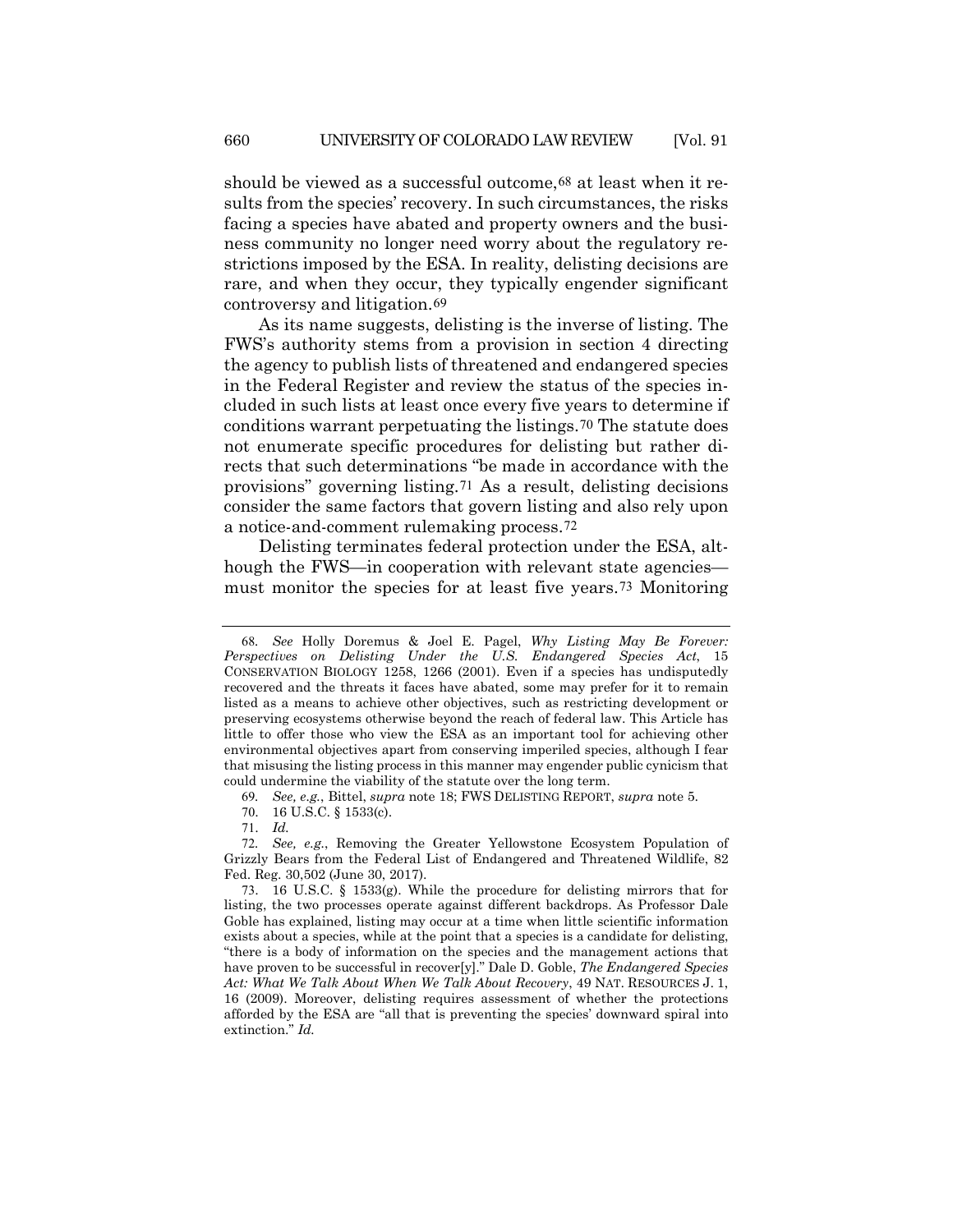falls to FWS's regional offices, albeit under national guidance.<sup>[74](#page-12-0)</sup> That guidance recommends, but does not require, the development of a post-listing monitoring plan.[75](#page-12-1) As a result, monitoring may proceed in an ad hoc and inconsistent fashion.[76](#page-12-2) If monitoring reveals that the species is again in decline, the FWS could, in theory, initiate a new proceeding to relist the species,[77](#page-12-3) creating an incentive—albeit one weakened by the unpredictability of the listing process—for conservation even after federal protections have lifted.

While the ESA plainly contemplates delisting, it has been rare. The status of more than 90 percent of species has remained unchanged since their listing. The federal list of threatened and endangered species includes more than two thousand species, and interested parties have petitioned for additional listings of more than one thousand species.[78](#page-12-4) Just eighty-five species have

<span id="page-12-2"></span><span id="page-12-1"></span>76. I do not mean to suggest that post-listing monitoring has been ineffective for the few species that have been delisted, but the existing scheme leaves considerable discretion in the hands of local FWS officials in regional offices. Regional offices of federal agencies can implement federal law in highly divergent fashions, even when they are not formally delegated discretion to do so. *See* Dave Owen, *Regional Federal Administration*, 63 UCLA L. REV. 58, 62–63 (2016) (describing regional administration by Army Corps of Engineers of section 404 Clean Water Act permits). When even the conservation of listed species is often dramatically underfunded, I worry that a regime that leaves post-listing monitoring almost entirely up to regional staff could lead to poor results. *See WOW 101: The State of Wildlife: Hearing Before the Subcomm. on Water, Ocean and Wildlife of the H. Comm. on Nat. Res.*, 116th Cong. 6 (2019) (testimony of Jamie Rappaport Clark, President and CEO, Defenders of Wildlife), https:// naturalresources.house.gov/imo/media/doc/Testimony%20of%20Jamie%20Rappap ort%20Clark%20-%20WOW%20Ov%20Hrg%2003.12.19.pdf [https://perma.cc/ 5MTJ-T2K2] (describing funding shortfall for conservation).

<span id="page-12-3"></span>77. The monitoring provision of section 4(g) directs the agencies to make "prompt use" of authority to issue regulations to address "any emergency posing a significant risk to the well-being of any species of fish or wildlife or plants." 16 U.S.C § 1533(g)(2); *see id.* § 1533 (b)(7). This cross-reference does not appear substantive in nature as the agencies possess such emergency authority for all species, not just delisted ones.

<span id="page-12-4"></span>78. GOV'T ACCOUNTABILITY OFFICE, *supra* not[e 51,](#page-8-10) at 5. Most listed species are found within the United States, although the list includes hundreds of foreign species subject to importation restrictions. *Id.* Petitions have been filed to list more than a thousand new species, resulting in considerable litigation as the FWS inevitably misses statutory deadlines to complete processes to review petitions. *Id.* at 13 (identifying 141 deadline lawsuits filed between 2005 and 2015 involving a total of 1,441 species); *see also* McVean & Pidot, *supra* note [51,](#page-8-10) at 224–26.

<span id="page-12-0"></span><sup>74</sup>*. See* U.S. FISH & WILDLIFE SERV. & NAT'L MARINE FISHERIES, POST-DELISTING MONITORING PLAN GUIDANCE 1-1, 6-1, https://www.fws.gov/ endangered/esa-library/pdf/final\_PDM\_guidance-FWS\_and\_NMFS-updated-7-2- 18.pdf (last updated July 2018) [https://perma.cc/FH9F-P2AQ].

<sup>75</sup>. *Id.*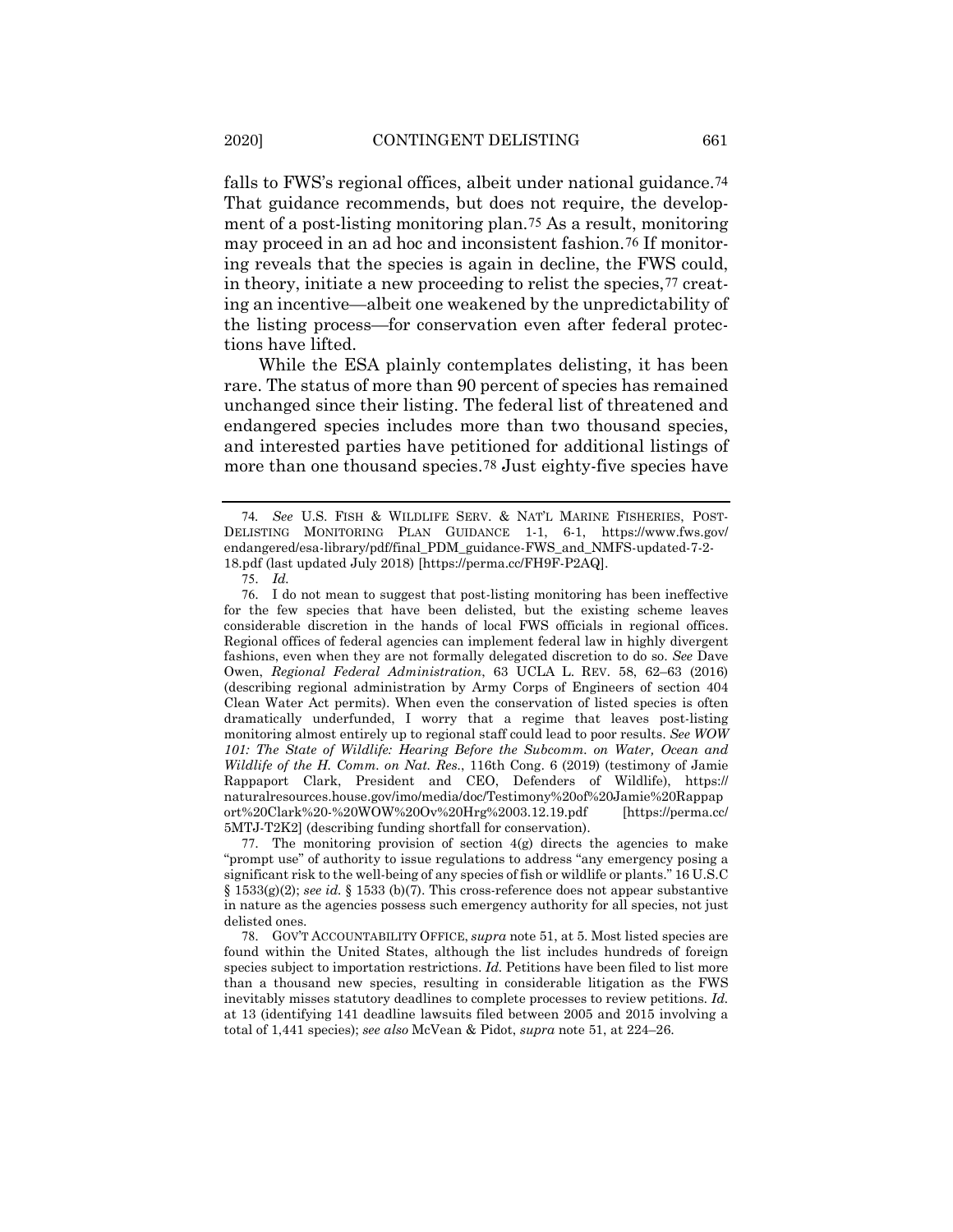been delisted.[79](#page-13-0)

Delisting may occur for three reasons: (1) recovery, (2) extinction, or (3) the discovery of errors in a listing decision.[80](#page-13-1) Twenty species have been delisted due to errors in the original listing decision, although this has occurred only twice since 2010.[81](#page-13-2) Eleven species have been delisted because they have been determined to have gone extinct, although this has also only occurred twice since 2010.[82](#page-13-3) The low number of delistings due to extinctions reflects the success of the ESA at preventing the complete eradication of species.[83](#page-13-4) It may also partially reflect, however, the FWS deprioritizing delisting of extinct species because the regulatory provisions of the Act have little application once a species has disappeared.[84](#page-13-5) Recent delisting decisions evidence this low priority. In delisting the eastern puma in 2018, for example, the FWS explained that the species "likely has been extinct for many decades, long before its listing under the Act."[85](#page-13-6)

Fifty-four species have been delisted due to recovery, including well-known species like the bald eagle and more obscure species like the Lake Erie watersnake.[86](#page-13-7) This number has experi-

<span id="page-13-5"></span><span id="page-13-4"></span><span id="page-13-3"></span><span id="page-13-2"></span>84. A federal action cannot jeopardize a species that has disappeared, and the members of a species cannot be taken if they do not exist, meaning that section 7 and section 9 have little application to extinct species. *See* 16 U.S.C. §§ 1533(b), 1538(a) (2018). Even the prohibition on the destruction and adverse modification of critical habitat will become ineffective after extinction. Even if critical habitat remains designated, the FWS defines destruction and adverse modification in relationship to the habitat's value "for the conservation of a listed species." 50 C.F.R. § 402.02 (2018). Since it is no longer possible to conserve an extinct species, so too is it impossible to destroy or adversely modify the critical habitat of one. If federal actions occur in areas designated as critical habitat, however, a consultation process could still be required.

<span id="page-13-6"></span>85. Endangered and Threatened Wildlife and Plants; Removing the Eastern Puma (=Cougar) From the Federal List of Endangered and Threatened Wildlife, 83 Fed. Reg. 3,086, 3,087 (Jan. 23, 2018); *see also* Endangered and Threatened Species; Final Rule to Remove the Caribbean Monk Seal From the Federal List of Endangered and Threatened Wildlife, 73 Fed. Reg. 63,901, 63,904 (Oct. 28, 2008) (explaining that the species had likely been extinct since 1952 but had not previously been delisted "because the question of the possible existence of a remnant population in the wild").

<span id="page-13-7"></span>86. Removal of the Lake Erie Watersnake (*Nerodia sipedon insularum*) from

<span id="page-13-1"></span><span id="page-13-0"></span><sup>79</sup>*. See* FWS DELISTING REPORT, *supra* not[e 5.](#page-0-7) Nine species have been uplisted, meaning that they have been reclassified as endangered rather than threatened. *See* FWS Reclassification Report, *supra* note [67.](#page-10-5)

<sup>80</sup>. 50 C.F.R. § 424.11(d) (2018).

<sup>81</sup>*. See* FWS DELISTING REPORT, *supra* note [5.](#page-0-7)

<sup>82</sup>. *See id.*

<sup>83</sup>*. See* Cheever, *supra* note [1,](#page-0-8) at 4.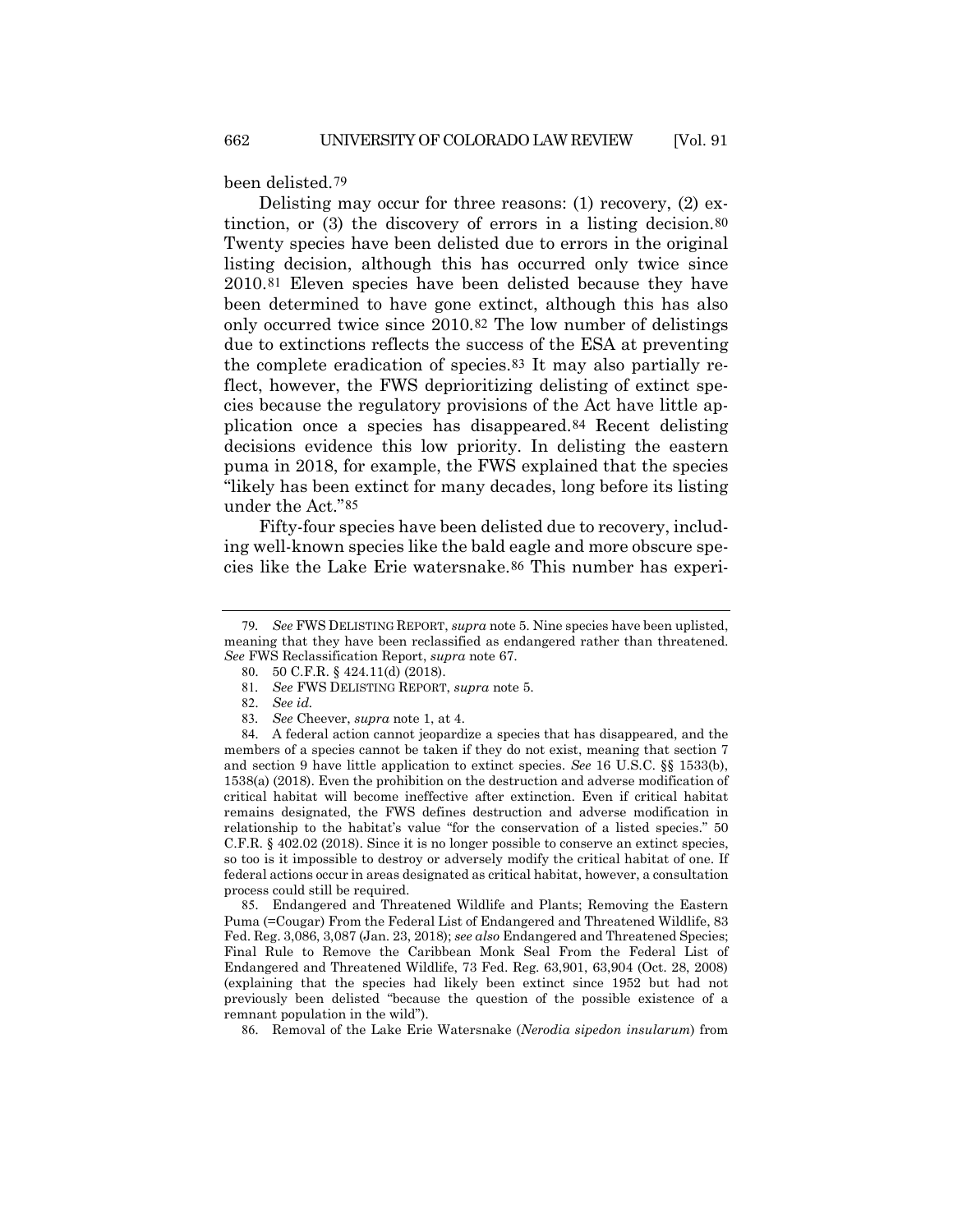enced something of an uptick in recent years, with thirty-five species delisted due to recovery since 2010.[87](#page-14-0) Substantially more delistings may be on the horizon. For some time, observers have raised concerns that the FWS could give in to political pressure to "show results" by delisting more species, even in the face of substantial uncertainty about their condition.[88](#page-14-1) Moreover, even wildlife advocates anticipate that recovery efforts will lead to increasing numbers of delistings. A 2012 report by the Center for Biological Diversity predicts that delisting because of recovery will be appropriate for "many species" within ten to fifteen years.[89](#page-14-2) As the number of species subject to delisting increases, so too does the potential benefit should the FWS develop new regulatory approaches—like contingent delisting—that allow delisting decisions to be calibrated to a species' circumstances. As the next Part discusses, such innovation is consistent with the evolutionary manner by which the FWS has implemented the ESA.

# III. REGULATORY INNOVATION UNDER THE ESA

The ESA's statutory text has remained unchanged for many decades.[90](#page-14-3) Congress enacted significant amendments to the law in 1978 and 1982[91](#page-14-4) as well as a modest amendment in 1988 to improve recovery planning and require monitoring of delisted species.[92](#page-14-5) Implementation of the Act has, nonetheless, evolved dramatically. The FWS has responded to seismic shifts in biol-

<span id="page-14-5"></span><span id="page-14-4"></span>story.html [https://perma.cc/K4QR-TR4A].

91. Endangered Species Act Amendments of 1982, Pub. L. No. 97-304 (Oct. 13, 1982); Endangered Species Act Amendments of 1978, Pub. L. No. 95-632 (1978).

92. Endangered Species Act Amendments of 1988, Pub. L. No. 100-478 (1988).

the Federal List of Endangered and Threatened Wildlife, 76 Fed. Reg. 50,680 (Aug. 16, 2011); Removing the Bald Eagle in the Lower 48 States from the List of Endangered and Threatened Wildlife, 72 Fed. Reg. 37,346 (July 9, 2007).

<sup>87</sup>*. See* FWS DELISTING REPORT, *supra* note [5.](#page-0-7)

<span id="page-14-1"></span><span id="page-14-0"></span><sup>88</sup>*. See* Cheever, *supra* not[e 14,](#page-2-9) at 11,302 ("[T]here is political pressure to 'show results' by declaring species recovered and removing them from the lists of protected species.").

<sup>89</sup>. SUCKLING ET AL., *supra* note 6, at 9.

<span id="page-14-3"></span><span id="page-14-2"></span><sup>90</sup>*. See* Börk, *supra* note [25,](#page-5-7) at 101 (describing the ESA as experiencing "statutory stagnancy"). That the ESA has remained unchanged, despite many efforts in Congress to further amend it, may be the result of "legislative gridlock and risk aversion on all political sides." Holly Doremus, *The Endangered Species Act: Static Law Meets Dynamic World*, 32 WASH. U. J.L. & POL'Y 175, 182 (2010); *see* Matthew Brown, *GOP Seeks Changes to Endangered Species Act After Court Protects Wolves, Grizzlies*, CHI. TRIB. (Sept. 26, 2018), https://www.chicago tribune.com/nation-world/ct-endangered-species-act-congress-20180926-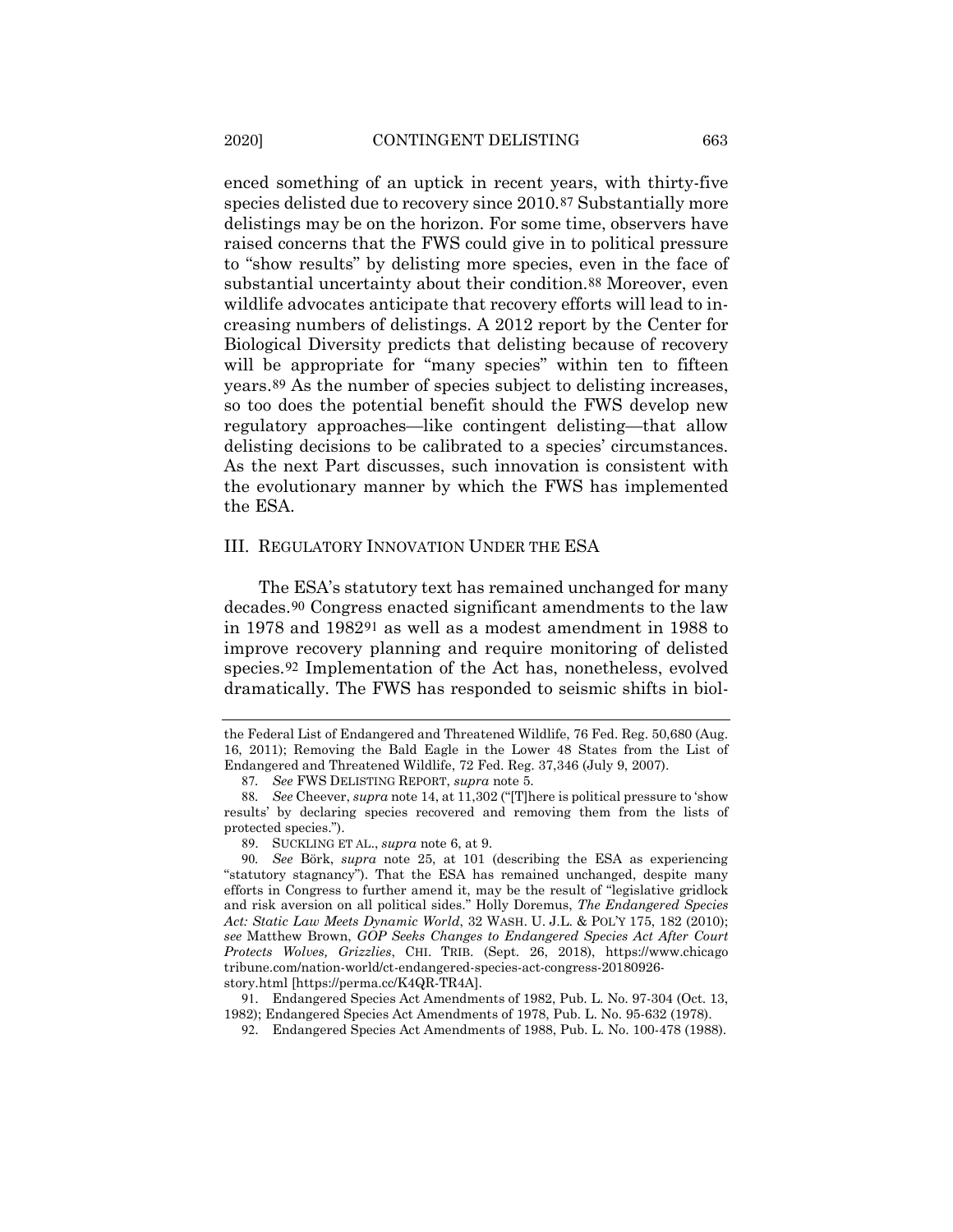ogy, ecology, and related sciences as well as to persistent concerns over the regulatory burdens and uncertainty facing property owners and economic actors.[93](#page-15-0) This Part discusses three exemplars of the innovative spirit that the FWS has exhibited to develop new approaches to conservation that are consistent with the purposes of the ESA but never specifically contemplated by its text. This history is important because it demonstrates that some of the FWS's great successes have occurred when the agency has avoided a blinkered reading of the statutory text. Contingent delisting will also require expansive thinking and offer similar benefits for species and regulated parties.

The FWS developed Candidate Conservation Agreements with Assurances (CCAAs) to address declining species before they are listed and, therefore, before they are brought within the formal jurisdiction of the ESA.[94](#page-15-1) CCAAs enable property owners to commit to specific efforts to conserve unlisted species. In exchange, the FWS provides assurances to property owners that they will not be subject to additional obligations should those species be listed in the future.<sup>[95](#page-15-2)</sup> CCAAs represent significant innovation because as a species declines the FWS could view itself as powerless to facilitate conservation until and unless it completes a listing decision. It could also view itself as unable to assure property owners that conservation efforts undertaken now will suffice after listing. Despite the lack of an explicit statutory authorization for CCAAs, they have proven a durable instrument to accommodate the needs of species and property owners.[96](#page-15-3)

At the same time the FWS adopted its CCAAs policy, it established a safe harbor program that similarly tests the boundaries of the agency's statutory authority.[97](#page-15-4) The ESA prohibits landowners from taking listed species, but it does not require affirmative conservation or restoration of habitat.[98](#page-15-5) Rather, standing alone, section 9's take prohibition creates a substantial incentive for owners to maintain their property in an

<sup>93</sup>*. See* Börk, *supra* not[e 25,](#page-5-7) at 101–02.

<span id="page-15-2"></span><span id="page-15-1"></span><span id="page-15-0"></span><sup>94</sup>*. See* Announcement of Final Policy for Candidate Conservation Agreements with Assurances, 64 Fed. Reg. 32,726 (June 17, 1999)*.*

<sup>95</sup>*. Id.* at 32,727.

<span id="page-15-3"></span><sup>96</sup>*. See* Byrne, *supra* note [33,](#page-6-7) at 372 (noting that despite early legal controversies around CCAAs, they continue to be used by the FWS).

<span id="page-15-5"></span><span id="page-15-4"></span><sup>97</sup>. Announcement of Final Safe Harbor Policy, 64 Fed. Reg. 32,717 (June 17, 1999).

<sup>98</sup>*. See* Pidot, *supra* note [10,](#page-1-5) at 178.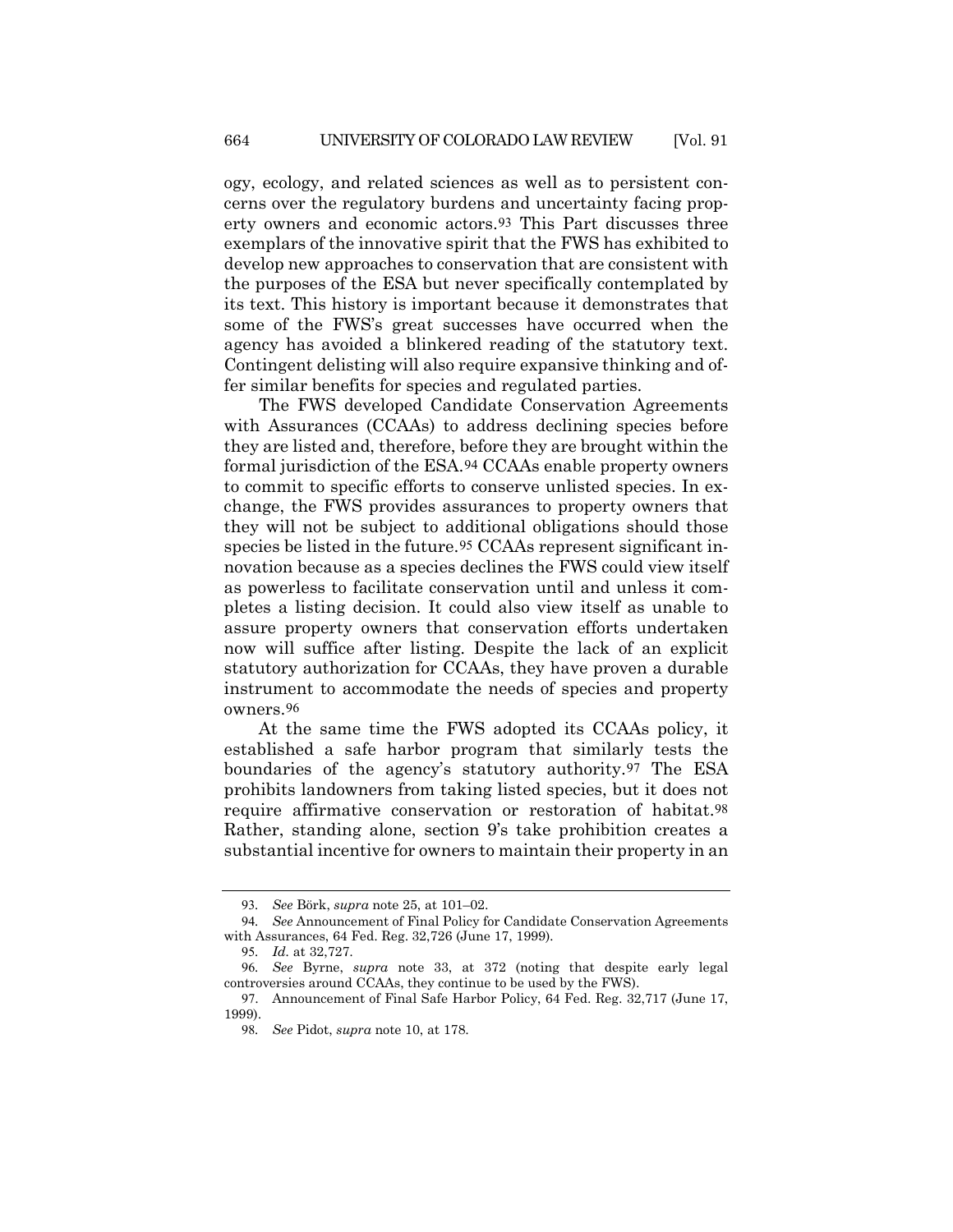<span id="page-16-0"></span>inhospitable condition to avoid the regulatory restrictions that would come into force should listed species arrive.[99](#page-16-1) The safe harbor program fundamentally reorients the incentives facing landowners, allowing them to enter into agreements with the FWS under which landowners improve habitat in exchange for the guarantee that they will face no additional requirements as a result.[100](#page-16-2) This assurance takes the form of authorization to engage in the incidental take of listed species, including by returning the property to the condition it was in prior to the safe harbor agreement.<sup>[101](#page-16-3)</sup> Like CCAAs, the legal basis of safe harbor agreements has been questioned.[102](#page-16-4) Yet despite similarly lacking clear statutory authorization, the program has nonetheless proven durable and effective.[103](#page-16-5)

More recently, the FWS entered into innovative public-private conservation agreements to encourage conservation of a non-listed species and allow conservation efforts to influence potential future section 7 consultation processes. These agreements were negotiated in the wake of the FWS's high-profile decision that the greater sage-grouse did not warrant listing because of conservation plans adopted by the BLM and the Forest Service.[104](#page-16-6) Those conservation plans were described, at the time, as the "largest landscape-level conservation effort in U.S. history"<sup>[105](#page-16-7)</sup> and were embedded into federal law through ninetyeight amendments to federal land use plans.[106](#page-16-8) The plans require, among other things, parties seeking permission to use federal land to offset any harms their activities pose to sage-

<sup>99</sup>*. See* Byrne, *supra* not[e 33,](#page-6-7) at 357–58.

<span id="page-16-2"></span><span id="page-16-1"></span><sup>100</sup>. See Patrick Parenteau, Rearranging the Deck Chairs: Endangered Species Act Reforms in an Era of Mass Extinction, 22 WM. & MARY ENVTL. L. & POL'Y REV. 227, 286–87 (1998).

<span id="page-16-3"></span><sup>101</sup>*. See* 64 Fed. Reg. at 32,717 (explaining that under Safe Harbor agreements, the FWS "will authorize incidental taking of the covered species at a level that enables the property owner ultimately to return the enrolled property back to agreed upon baseline conditions"); *see also* Börk, *supra* not[e 25,](#page-5-7) at 116.

<sup>102</sup>*. See, e.g.*, Parenteau, *supra* note [100,](#page-16-0) at 287.

<sup>103</sup>*. See* Börk, *supra* not[e 25,](#page-5-7) at 121–22.

<span id="page-16-6"></span><span id="page-16-5"></span><span id="page-16-4"></span><sup>104</sup>. 12-Month Finding on a Petition To List Greater Sage-Grouse (Centrocercus urophasianus) as an Endangered or Threatened Species, 80 Fed. Reg. 59,858, 59,870–71 (Oct. 2, 2015) (to be codified at 50 C.F.R. pt. 17).

<span id="page-16-7"></span><sup>105</sup>. Christy Goldfuss et al., *Unprecedented Collaboration to Save Sage-Grouse is the Largest Wildlife Conservation Effort in U.S.,* (Sept. 22, 2015, 2:27 PM), https://obamawhitehouse.archives.gov/blog/2015/09/22/unprecedentedcollaboratio n-save-sage-grouse-largest-wildlife-conservation-effort-us [https://perma.cc/S6KH-LNBM].

<span id="page-16-8"></span><sup>106</sup>*. See* Pidot, *supra* note [10,](#page-1-5) at 186.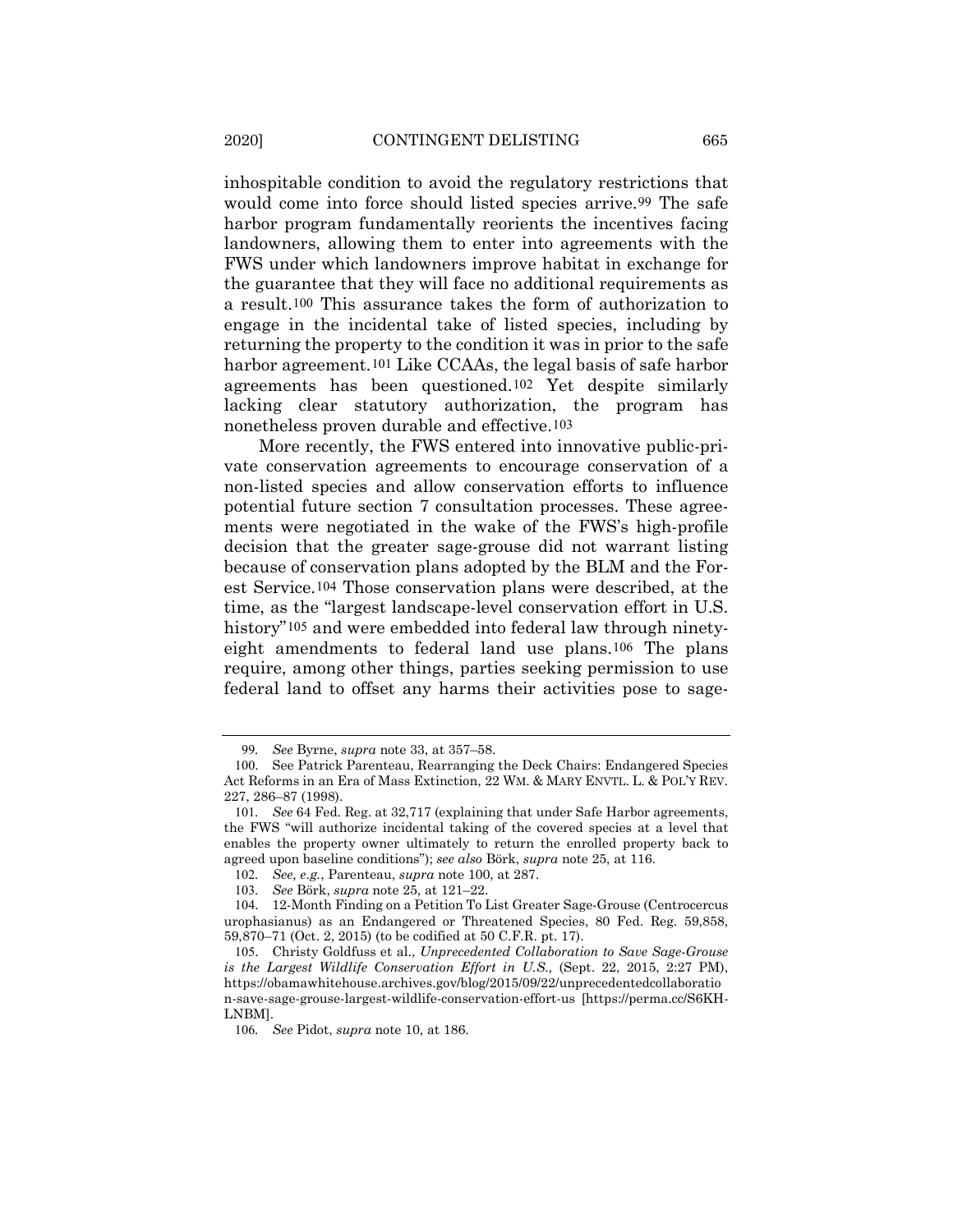<span id="page-17-0"></span>grouse habitat.[107](#page-17-1) While revolutionary in scope, the FWS's consideration of these plans would seem to flow from section 4's directive that it consider existing regulatory measures in listing decisions. The FWS and BLM also entered into two publicprivate conservation agreements with mining companies to facilitate compensatory mitigation.[108](#page-17-2) Under these agreements, the mining companies agreed to engage in conservation activities, the success of which would be quantified as conservation "credits."[109](#page-17-3) In exchange, the FWS agreed that the companies could rely on credits generated by those activities if the greater sage-grouse is ultimately listed.[110](#page-17-4) Specifically, the companies could rely on credits from completed conservation actions as a basis for securing future land use authorization during section 7 consultation processes.[111](#page-17-5)

Superficially, these public-private conservation agreements resemble CCAAs: they provide regulatory certainty to the companies in exchange for conserving an unlisted species. CCAAs, however, function to exempt landowners from section 9 take liability for activities on their private property. In contrast, the conservation agreements address section 7 consultation processes

<span id="page-17-1"></span><sup>107</sup>*. See id.*; *see also* Justin Pidot, *The Bureau of Land Management's Infirm Compensatory Mitigation Policy*, 30 FORDHAM ENVTL. L. REV., Winter 2019 at 1, 5– 8 (criticizing BLM policy disclaiming authority to require compensatory mitigation). Compensatory mitigation requires conservation measures at one location to offset harms caused by authorized activities at another. *See* Pidot, *supra*  note 10, at 195.

<span id="page-17-2"></span><sup>108</sup>. BY AND AMONG THE U.S. DEP'T OF INTERIOR, STATE OF NEVADA, NEWMONT MINING CORP., CONSERVATION FRAMEWORK AGREEMENT, (2016), http:// sagebrusheco.nv.gov/uploadedFiles/sagebrusheconvgov/content/Meetings/2016/160 913-ConsrevationAgreement-Item6.pdf; [https://perma.cc/Y7E9-LCLC] [hereinafter NEWMONT AGREEMENT]; BY AND AMONG THE U.S. DEP'T OF THE INTERIOR AND BARRICK GOLD OF NORTH AMERICA, BARRICK NEVADA SAGE-GROUSE BANK ENABLING AGREEMENT (2015), (on file with author) [hereinafter BARRICK AGREEMENT]. For a detailed discussion of these agreements, see Pidot, *supra* note [10.](#page-1-5)

<span id="page-17-3"></span><sup>109</sup>. NEWMONT AGREEMENT, *supra* note 108, at 5, 8; BARRICK AGREEMENT, *supra* note 108, at 11–17.

<span id="page-17-4"></span><sup>110</sup>. NEWMONT AGREEMENT, *supra* note 108, at 6–7; BARRICK AGREEMENT, *supra* note 108, at 22.

<span id="page-17-5"></span><sup>111</sup>. The FWS agreed to allow mitigation credits to satisfy obligations to minimize harm to the greater sage-grouse that would arise as a condition of incidental take statements issued in conjunction with a biological opinion reviewing the approval of mining activities. NEWMONT AGREEMENT, *supra* note [108,](#page-17-0) at 6–7; BARRICK AGREEMENT, *supra* note 108, at 22. The agreements also allow the mining companies to rely on mitigation credits should they seek section 10 permits to authorize incidental take. *See* NEWMONT AGREEMENT, *supra* note [108,](#page-17-0) at 7; BARRICK AGREEMENT, *supra* note [108,](#page-17-0) at 22.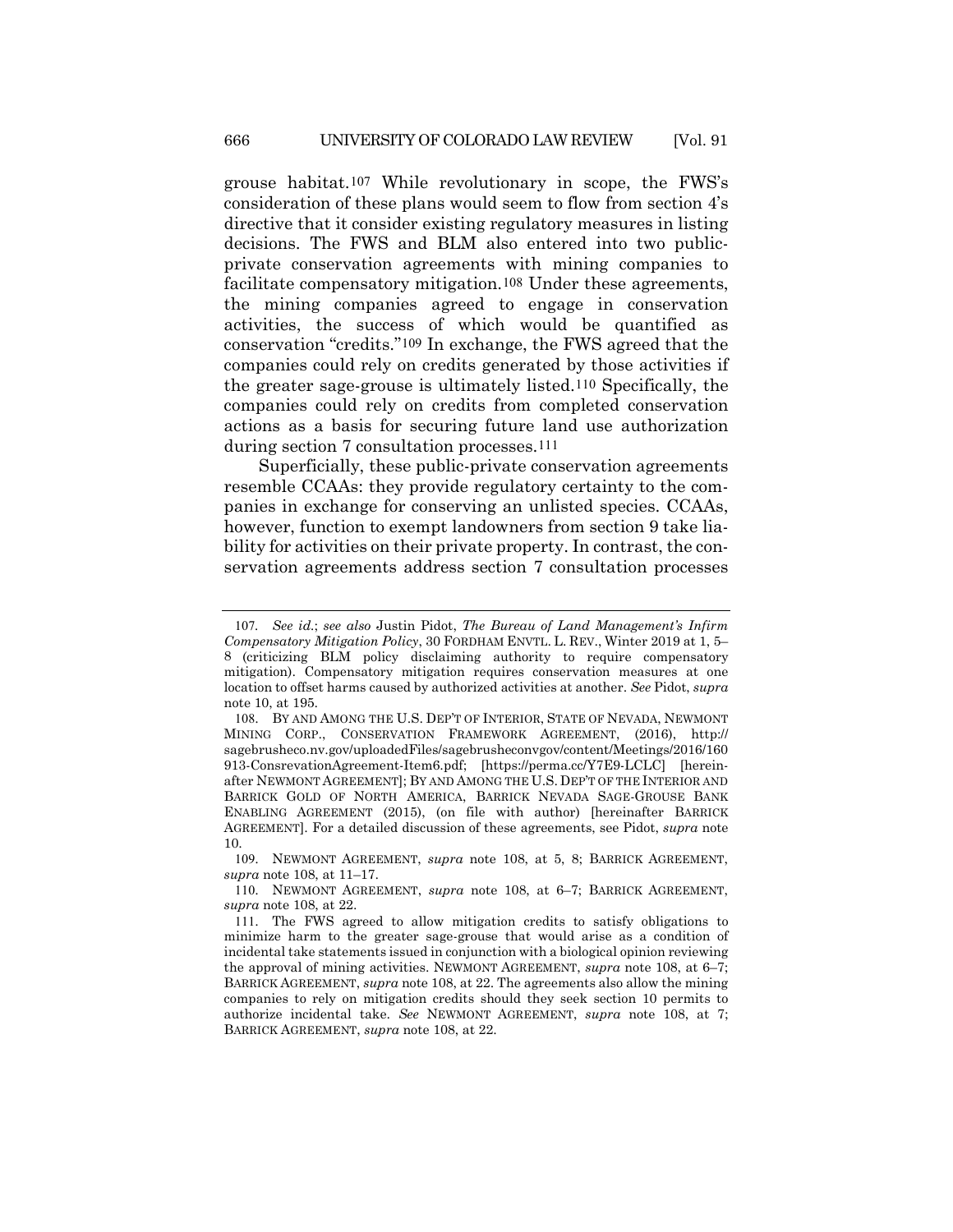for mining activities on federal land. Whether these conservation agreements represent a new frontier in the FWS's administration of the ESA or aberrations remains to be seen. If followed elsewhere, the model they embody would enable the FWS to extend the conservation gains and economic certainty provided by CCAAs to resource users engaging in activities on federal land.

These examples demonstrate that the ESA provides "fertile ground for administrative evolution of the law."[112](#page-18-0) Although the statutory text has remained static, it includes sufficient flexibility to enable broad policy experimentation, particularly where innovation advances conservation goals and increases predictability for economic interests. In keeping with this tradition, the next Part proposes contingent delisting as a promising technique to improve delisting decisions.

# IV. CONTINGENT DELISTING

Contingent delisting could be a new frontier in innovation. Delisting remains rare, and the process has not yet been a focus for regulatory experimentation. Yet, delisting implicates many of the same considerations that led the FWS to develop CCAAs, safe harbor agreements, and private-public conservation agreements. Like these policy innovations of the past, contingent delisting would serve the purposes of the ESA while accommodating concerns about the burdens imposed by federal regulation.

The concept behind contingent delisting is a simple one: a delisting decision would include a contingency provision to restore the listing of a species in certain identified circumstances.[113](#page-18-1) The delisting decision would, in other words, render the listing dormant but not entirely extinguish it. To achieve this result, the FWS would conclude—based on the best available science—that delisting the species is warranted. It would also conclude that restoring the listing would be warranted if identified circumstances come to pass.

Consider the following admittedly highly simplified sce-

<sup>112</sup>. Börk, *supra* note [25,](#page-5-7) at 101.

<span id="page-18-1"></span><span id="page-18-0"></span><sup>113</sup>. I use the term "contingency provision" to mean a provision designed to address "an event . . . that may but is not certain to occur." *Contingency*, MERRIAM-WEBSTER ONLINE, https://www.merriam-webster.com/dictionary/contingency (last visited Nov. 22, 2019) [https://perma.cc/B8NP-CE6D].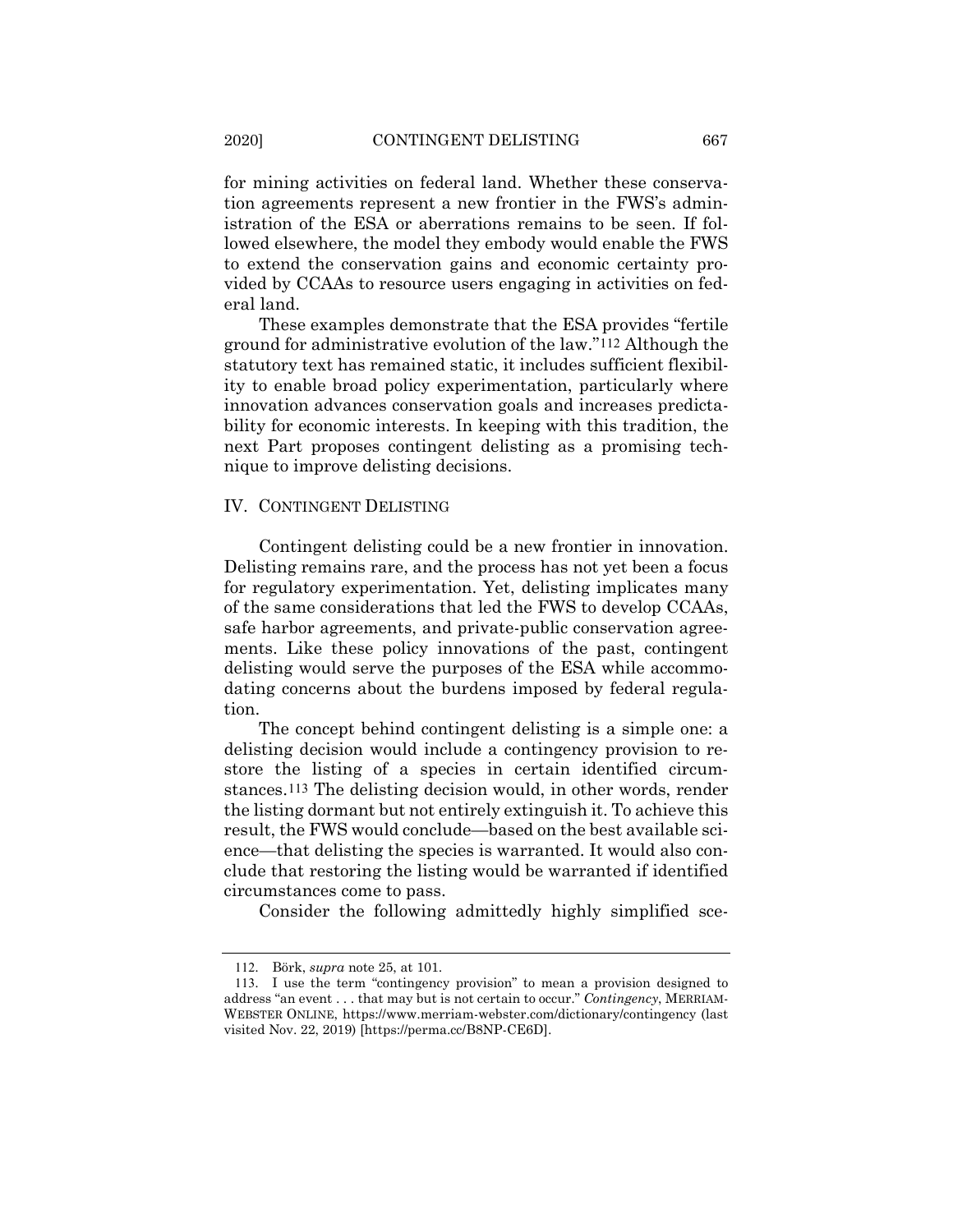nario: ecologists have identified a new species of prairie dog let's call it the Longmountain prairie dog—which occupies one thousand acres of largely undisturbed habitat on private property within the city of Longmountain.[114](#page-19-0) The FWS lists the Longmountain prairie dog as endangered, explaining that while the current population is sustainable, the prairie dog will become unviable and swiftly disappear if merely two hundred acres of its habitat becomes degraded. Because neither the state government nor Longmountain have rules in place to conserve habitat for the species, the FWS concludes that existing regulatory mechanisms are inadequate to prevent extinction.

Following the listing, the Longmountain zoning board designates all one thousand acres of habitat as open space, a classification that entirely prohibits development under the zoning code. The city then files a delisting petition. The petition makes a strong case because the threat that served as the basis for listing has abated—the zoning code amendments would appear to prevent further degradation of habitat. Some environmentalists protest, however, contending that the city adopted the zoning ordinance solely for the purpose of justifying delisting and will repeal the ordinance once delisting occurs. They contend that during the time lag between the city repealing its zoning ordinance and the FWS relisting the species, property owners will entirely extirpate the Longmountain prairie dog to avoid regulatory obligations under the ESA. The FWS fears that the environmentalists have a good point because members of the Longmountain zoning board have publicly stated that they view the Longmountain prairie dog as a nuisance species better eradicated than accommodated.

What should the FWS do? Existing regulatory mechanisms—the new zoning ordinance—appear to adequately conserve the species, satisfying one of section 4's listing factors and, therefore, justifying delisting.[115](#page-19-1) Yet those regulatory mechanisms may prove ephemeral. Contingent delisting would provide a solution, allowing the FWS to issue a rule to delist the Longmountain prairie dog that renders the listing dormant but in-

<span id="page-19-0"></span><sup>114</sup>. I draw the name for this fictitious species and town from recent initiatives in Longmont, Colorado, to provide for the "extermination, removal and relocation of prairie dogs," although those animals are not part of a listed species. *Prairie Dog Regulations*, CITY OF LONGMONT, https://www.longmontcolorado.gov/departments/ departments-n-z/planning-and-development-services/prairie-dog-regulations (last updated Aug. 21, 2019) [https://perma.cc/PLU6-FAFZ].

<span id="page-19-1"></span><sup>115</sup>*. See* 16 U.S.C. § 1533(a)(1)(D) (2018).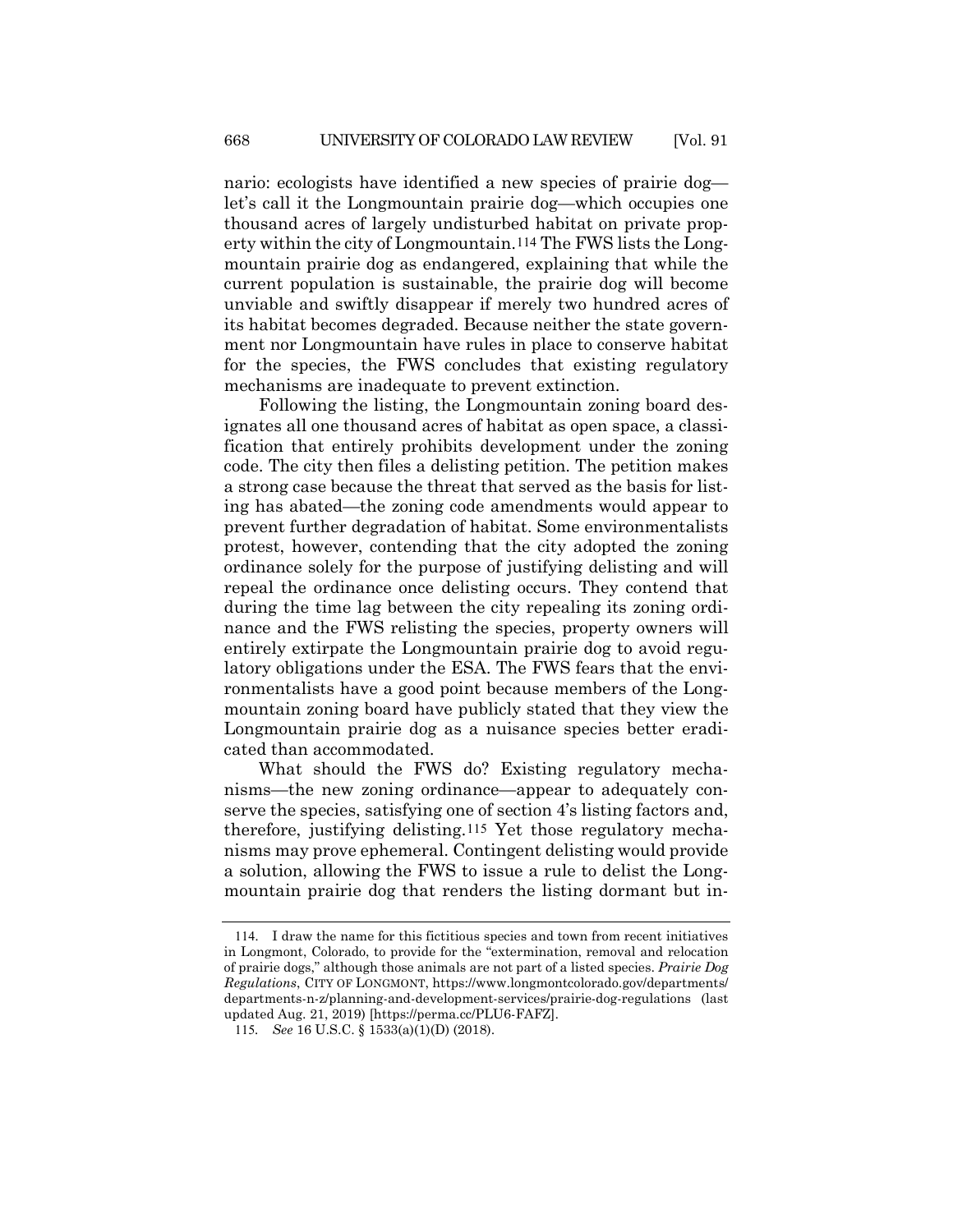cludes a contingency provision to restore the listing should the zoning board amend the zoning code to allow development to occur in prairie dog habitat. While stylized, this illustration reflects the reality that the propriety of delisting may often depend on the efficacy and durability of nonfederal mechanisms securing conservation benefits for a species.<sup>[116](#page-20-0)</sup>

Contingent delisting could also address biological factors unrelated to changes in the regulatory environment, so long as the factors are sufficiently foreseeable and subject to measurement. Assume, instead, that the FWS listed the Longmountain prairie dog as endangered because a virus decimated the population and created significant concerns of extinction. Subsequently, the population develops immunity to the virus and rebounds. Longmountain petitions for delisting, and the FWS determines that the species does not warrant listing so long as there are at least five colonies with at least one hundred members. The FWS's delisting decision would include a contingency provision tied to this biological determination: if someday fewer than five colonies with one hundred members exist, the listing would be restored.

These scenarios resemble aspects of the delisting processes for populations of the Northern Rocky Mountain population of gray wolves and Yellowstone population of grizzly bears. Each of those processes has been prolonged and complex—although the gray wolf delisting seems to have finally come to a conclusion but some aspects suggest the manner by which contingent delisting could have been pursued.

The delisting process for the Northern Rocky Mountains gray wolf population unfolded over the course of more than a decade through multiple delisting decisions, extensive litigation, and congressional intervention.[117](#page-20-1) As part of the process, the FWS determined that at least three hundred wolves and thirty breeding pairs are necessary for the population to remain viable.[118](#page-20-2) The FWS then allocated approximately one-third of the

<sup>116</sup>*. See* Doremus, *supra* note [14,](#page-2-8) at 10,439.

<span id="page-20-1"></span><span id="page-20-0"></span><sup>117</sup>*. See e.g.*, Defs. of Wildlife v. Zinke, 849 F.3d 1077, 1080–81 (D.C. Cir. 2017); All. for Wild Rockies v. Salazar, 672 F.3d 1170 (9th Cir. 2012); Notice of 12-Month Petition Finding, 71 Fed. Reg. 43,410, 43,410 (Aug. 1, 2006) (to be codified at 50 C.F.R. pt. 17); Bray, *supra* note [8,](#page-1-8) at 427–28. The delisting process appears to have concluded in 2017, when the D.C. Circuit affirmed the latest decision. *Defs. of Wildlife*, 849 F.3d at 1079.

<span id="page-20-2"></span><sup>118</sup>*. Defs. of Wildlife*, 849 F.3d at 1080; Removal of the Gray Wolf in Wyoming From the Federal List of Endangered and Threatened Wildlife, 76 Fed. Reg. 61,782,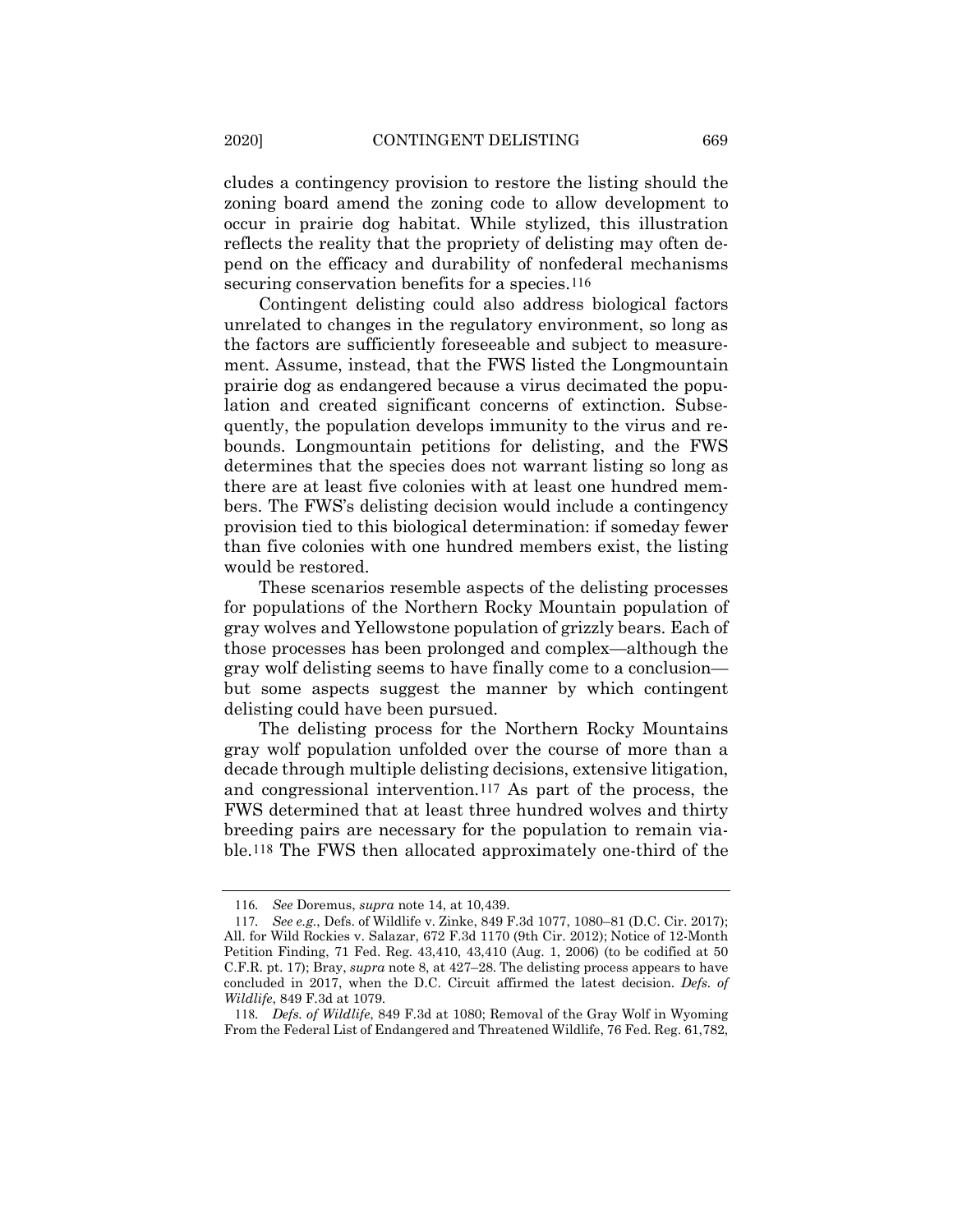necessary population to Montana, Idaho, and Wyoming—meaning that each state had to commit to maintaining populations of more than one hundred wolves and ten breeding pairs.[119](#page-21-1)

<span id="page-21-0"></span>As the FWS considered delisting, the number of wolves in each state exceeded the minimum number by a sizeable margin.[120](#page-21-2) Some observers expressed significant concern, however, that removing the ESA's protections would lead residents opposed to the presence of wolves to decimate the population, potentially encouraged by the states themselves.[121](#page-21-3) Initially, Wyoming proposed to allow virtually unrestricted killing of wolves, a regime that the FWS found insufficiently protective to warrant delisting.[122](#page-21-4) Then, Wyoming changed course and committed to conserving the necessary population through an open-ended adaptive management process. [123](#page-21-5) This satisfied the FWS, which delisted the wolf in Wyoming.[124](#page-21-6)

In the wake of delisting, hunting of gray wolves has exploded throughout the Rocky Mountains. Hunters and trappers killed nearly 40 percent of Montana's wolves in a single year, and one hunting organization in Idaho offers trappers cash bounties to target wolves.[125](#page-21-7) So far, it does not appear that the states have allowed their wolf populations to fall below the minimum needed for viability. This could change, however, and the FWS's delisting decision did not preserve authority to ensure

<sup>61,789 (</sup>Oct. 5, 2011) (proposed rule) (to be codified at 50 C.F.R. pt. 17).

<span id="page-21-1"></span><sup>119</sup>*. Defs. of Wildlife*, 849 F.3d at 1080; Proposed Rule: Removal of the Gray Wolf, 76 Fed. Reg. at 61,790.

<span id="page-21-2"></span><sup>120</sup>*. See* Final Rule Designating the Northern Rocky Mountain Population of Gray Wolf as a Distinct Population Segment 73 Fed. Reg. 10,514, 10,523 (Feb. 27, 2008) (to be codified at 50 C.F.R. pt. 17).

<span id="page-21-3"></span><sup>121</sup>. *See* Hope M. Babcock, *The Sad Story of the Northern Rocky Mountain Gray Wolf Reintroduction Program*, 24 FORDHAM ENVTL. L. REV. 25, 35–36 (2013); Defenders of Wildlife, *Removal of Federal Protection Is Hampering Recovery of Iconic Endangered Species* (Nov. 13, 2012), https://defenders.org/newsroom/suitfiled-against-wyomings-kill-will-wolf-policy [https://perma.cc/BT5L-WPNB]. Reflecting on the program to reintroduce wolves in the Rocky Mountains, Professor Hope Babcock comments that "[a]lthough wolves have thrived from a biological perspective as a result of the program, public resistance in the areas where wolves were released has not abated." Babcock, *supra*, at 26.

<span id="page-21-4"></span><sup>122</sup>*. See* Wyoming v. U.S. Dep't of Interior, 360 F. Supp. 2d 1214, 1223 (D. Wyo. 2005) (describing Wyoming's wolf management plan that would allow for unregulated killing of wolves); Babcock, *supra* note [121,](#page-21-0) at 46.

<sup>123</sup>. *See Defs. of Wildlife*, 849 F3.d at 1081.

<span id="page-21-7"></span><span id="page-21-6"></span><span id="page-21-5"></span><sup>124</sup>. Removal of the Gray Wolf in Wyoming From the Federal List of Endangered and Threatened Wildlife and Removal of the Wyoming Wolf Population's Status as an Experimental Population, 77 Fed. Reg. 55,530, 55,530 (Sept. 10, 2012) (to be codified at 50 C.F.R. pt. 17).

<sup>125</sup>*. See* Bittel, *supra* note [18.](#page-2-10)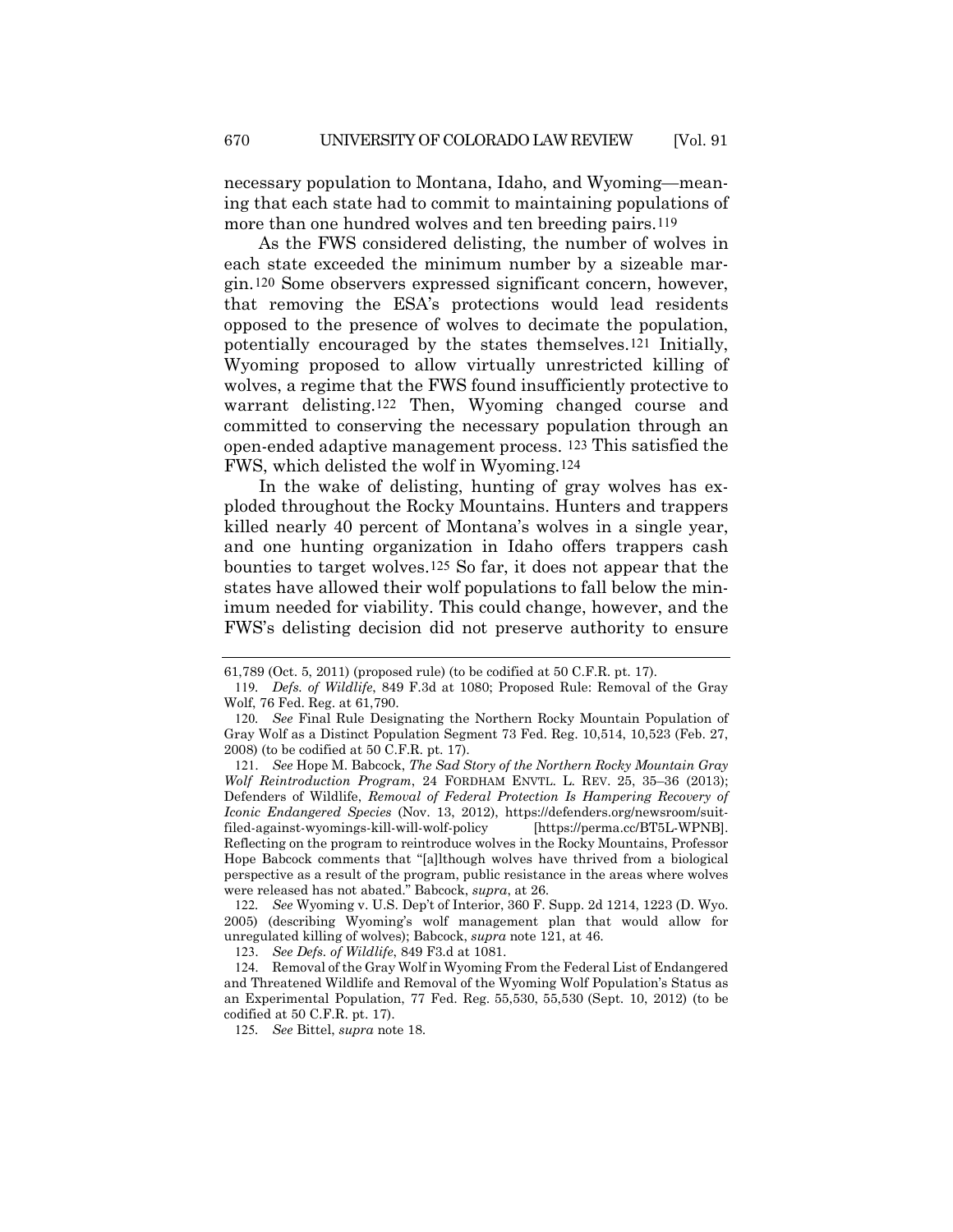that Wyoming or the other states live up to their commitments. If too many wolves are killed, the FWS would need to initiate a new, time-consuming, and contentious listing process, which would doubtlessly engender further litigation. Contingent delisting would have provided a mechanism to create accountability by including a provision to restore the listing if states allowed unrestricted hunting or, alternatively, if state populations fell below viable levels.

Delisting the Yellowstone grizzly bear has been similarly complex and contentious.[126](#page-22-0) In 2017, the FWS issued its most recent decision to delist the population, but a Montana federal district court vacated the decision, and the government's appeal is pending.[127](#page-22-1) The district court identified several errors, among them the manner in which the FWS accounted for the risk facing the bears due to their genetic isolation.[128](#page-22-2) An earlier conservation strategy required that two grizzly bears from other populations be relocated to Yellowstone each decade to maintain genetic diversity.[129](#page-22-3) The delisting rule, however, made no provision for this practice to continue, instead relying on an illdefined commitment by the state of Montana to "retain the opportunity for natural movements of bears between ecosystems," although such movements had not previously occurred.[130](#page-22-4) Even if Montana had represented that it would continue to relocate bears to Yellowstone in accordance with the conservation strategy, it could have changed course. Contingent delisting would have provided a means to ensure active relocation efforts. Assuming that the district court correctly understood that the best available science indicates the need for two relocations each decade, the delisting rule would have included a contingency that would restore the listing if those relocations did not occur.

Common aspects of the Northern Rocky Mountain gray wolf, Yellowstone grizzly bear, and imagined Longmountain prairie

<span id="page-22-0"></span><sup>126</sup>*. See* Greater Yellowstone Coalition, Inc. v. Servheen, 665 F.3d 1015 (9th Cir. 2011); Removing the Greater Yellowstone Ecosystem Population of Grizzly Bears From the Federal List of Endangered and Threatened Wildlife, 82 Fed. Reg. 30,502 (June 30, 2017) (codified at 50 C.F.R. pt. 17); 90-Day Finding on a Petition To List as Endangered the Yellowstone Distinct Population Segment of Grizzly Bears, 72 Fed. Reg. 14,866 (Mar. 29, 2007) (codified at 50 C.F.R. pt. 17).

<span id="page-22-4"></span><span id="page-22-3"></span><span id="page-22-2"></span><span id="page-22-1"></span><sup>127</sup>. Crow Indian Tribe v. United States, 343 F. Supp. 3d 999 (D. Mont. 2018), *appeal filed*, No. 18-36078 (9th Cir. Dec. 26, 2018).

<sup>128</sup>*. Id.* at 1019.

<sup>129</sup>. *Id.*

<sup>130</sup>*. Id.* at 1021 (quoting 82 Fed. Reg. 30502, 30533 (June 30, 2017)).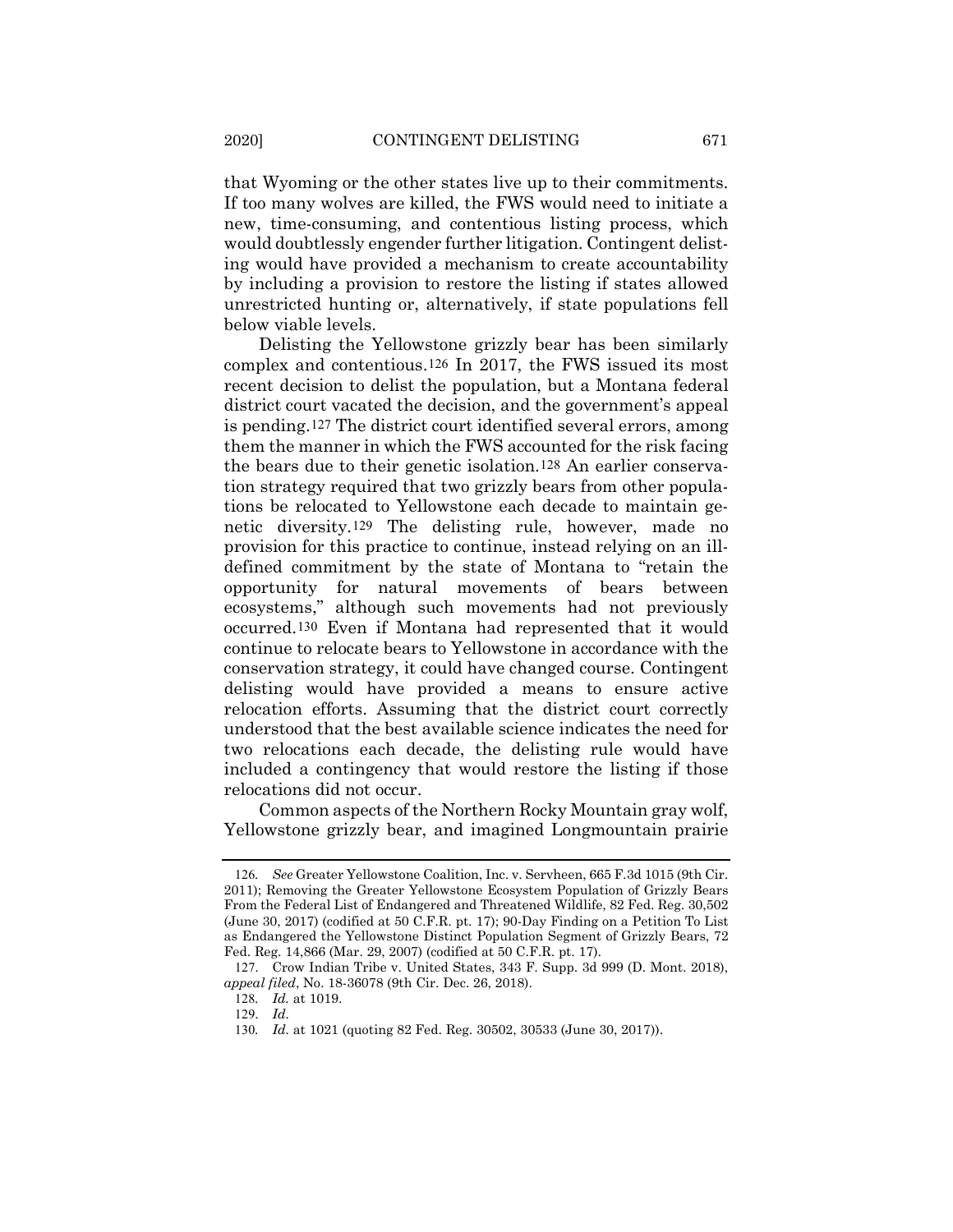dog examples suggest the terrain in which exploring contingent delisting would prove fruitful: circumstances in which the FWS can identify measurable threats to a species that would warrant restoring a listing should they materialize. Contingency provisions could be developed to address such threats and avoid the risk, delay, and uncertainty that would accompany an entirely new listing process.

Developing appropriate contingency provisions may be challenging because the biological and social conditions affecting the health of a species will evolve over time and may interact in a manner unforeseen at the time of delisting.[131](#page-23-0) Yet the challenge should not be overstated. In adopting recovery plans, the FWS already identifies "objective, measurable criteria which, when met, would result in a determination . . . that the species be removed from the list."[132](#page-23-1) The FWS has recognized that these recovery criteria bear on the status of a delisted species, and national guidance indicates that "post-delisting monitoring should be consistent with and comparable to monitoring prior to delisting."[133](#page-23-2) Moreover, the FWS already reviews state regulatory efforts as a component of post-delisting monitoring to ensure that state or local governments are engaging in conservation efforts that served as the basis for delisting.[134](#page-23-3) Those are good places to start in developing a contingent delisting regime.

Contingent delisting offers significant benefits compared to the status quo, which requires the FWS to initiate a new listing process if a risk—even a foreseeable one—jeopardizes the continued existence of a delisted species. The most obvious advantage is time. The recovery of a species requires considerable investment by scientists, regulators, conservation organizations, and private parties over the course of decades.[135](#page-23-4) The lag between the decline of a delisted species and the completion of a new listing process may squander that

<span id="page-23-0"></span><sup>131</sup>*. Cf.* Pidot, *supra* note [20,](#page-3-0) at 179 (describing unforeseen potential impacts to wildlife).

<sup>132</sup>. 16 U.S.C. § 1533(f)(1)(b)(ii) (2018).

<span id="page-23-2"></span><span id="page-23-1"></span><sup>133</sup>*. See* U.S. FISH & WILDLIFE SERVICE & NATIONAL MARINE FISHERIES SERVICE, POST-DELISTING MONITORING PLAN GUIDANCE UNDER THE ENDANGERED SPECIES ACT 2-1 to 2-2 (revised 2018).

<sup>134</sup>*. Id.* at 2-2.

<span id="page-23-4"></span><span id="page-23-3"></span><sup>135</sup>. The Government Accountability Office evidences the extent of investment needed for recovery, noting that some of the 107 recovery plans they reviewed "indicated that species were not likely to be recovered for up to 50 years." U.S. GOV'T ACCOUNTABILITY OFFICE, GAO-06-463R, ENDANGERED SPECIES: TIME AND COSTS REQUIRED TO RECOVER SPECIES ARE LARGELY UNKNOWN 5 (2006).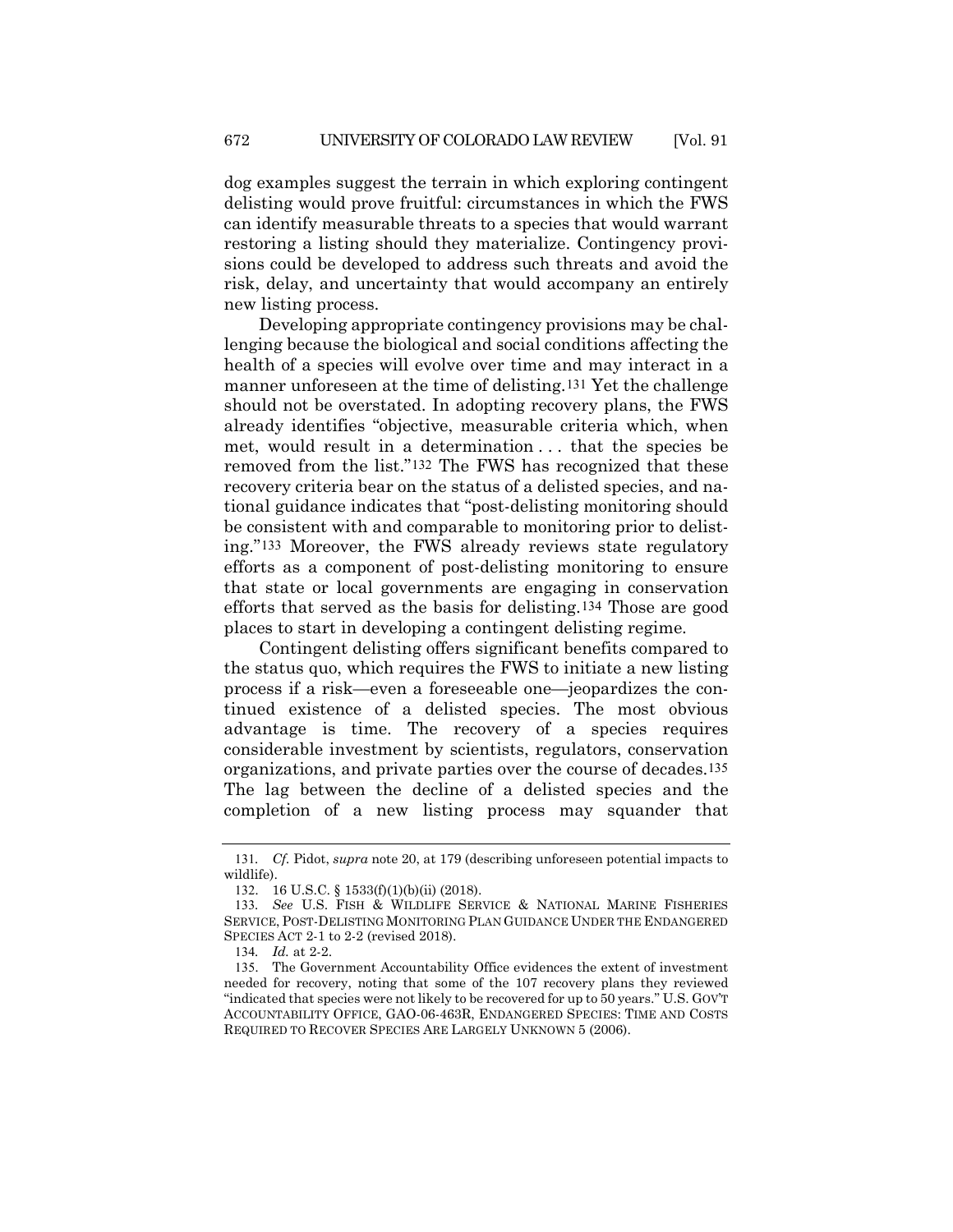investment. Contingent delisting enables swift restoration of a listing if foreseeable deleterious events occur. Relatedly, contingent delisting could save administrative resources by obviating the need for a new rulemaking process to address an issue that could have been resolved as part of delisting.

Contingent delisting can also create beneficial incentives. States, local governments, property owners, economic interests, and others whose activities would be constrained by the restoration of a listing will be motivated to avoid the triggering of contingency provisions.[136](#page-24-0) For example, Wyoming would have a compelling reason not to allow unregulated hunting, Montana would have a compelling reason to relocate grizzly bears to the Yellowstone population to avoid genetic isolation, and property owners in Longmountain would have a compelling reason to develop and participate in activities to conserve habitat. The potential for relisting also creates incentives for conservation,[137](#page-24-1) albeit far weaker ones. It may be easy for wolf antagonists to discount the possibility of relisting, particularly because that day may be far away and much mischief can occur in the interim. It would prove more difficult to ignore contingencies hardwired into a delisting decision.

Those benefits of contingent delisting inure to species and those who advocate on their behalf. Contingent delisting could also benefit economic interests by facilitating the delisting process. If the FWS can account for foreseeable problems with embedded contingency provisions, the agency may more readily determine that delisting is warranted. Moreover, contingent delisting could fare better in the courts by giving the FWS a tool to ensure that the conservation commitments that justify a delisting decision actually occur. Certainly, the district court judge reviewing the decision to delist the Yellowstone grizzly bear would appear to have welcomed such an approach, as it would have addressed his concern over the uncertainty of grizzly bear migration.[138](#page-24-2)

Contingent delisting cannot, of course, address all or even many eventualities. It represents a modest innovation to im-

<sup>136</sup>*. See* Pidot, *supra* note [20,](#page-3-0) at 168–69.

<span id="page-24-1"></span><span id="page-24-0"></span><sup>137</sup>*. See* Justin Pidot, *Guest Blogger Justin Pidot: The Gray Wolf Delisting Revisited* (Aug. 16, 2011), http://legal-planet.org/2011/08/16/guest-blogger-justinpidot-the-gray-wolf-delisting-revisited/ [perma.cc/N7UZ-YXJV].

<span id="page-24-2"></span><sup>138</sup>. Crow Indian Tribe v. United States, 343 F. Supp. 3d 999, 1021 (D. Mont. 2018), *appeal filed*, No. 18-36078 (9th Cir. Dec. 26, 2018).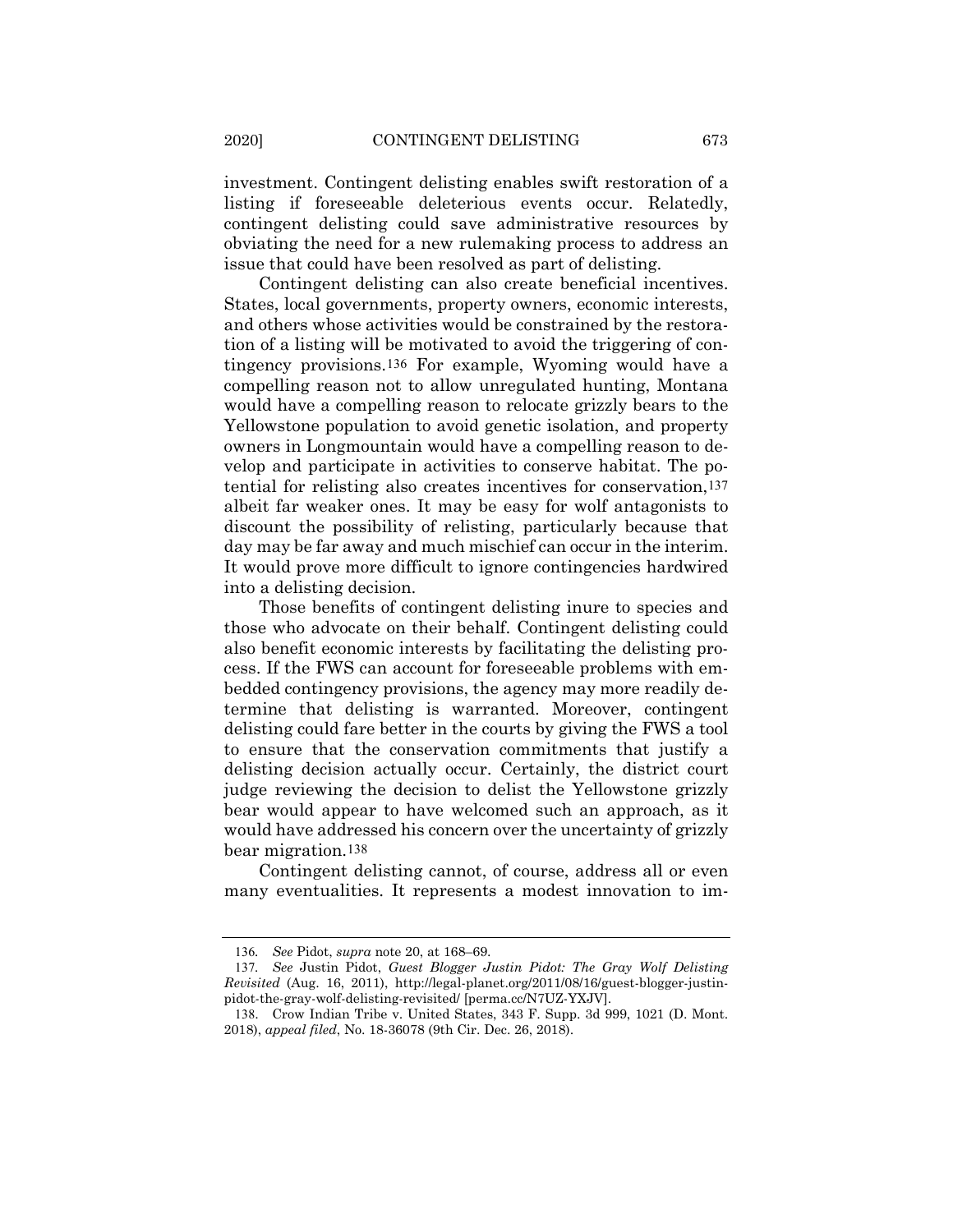prove decision-making in limited circumstances where the best available science supports delisting but would again warrant listing if foreseeable circumstances arise. So, for example, assume again that the best available science indicates that the Yellowstone grizzly bear will remain viable so long as relocation continues to address genetic diversity concerns. Contingent delisting would serve to ensure that relocation occurs, but it couldn't address new, unknown threats—such as wildfire decimating the bears' food. This deficiency does not impair the utility of contingent delisting because the tool will not make matters worse if unforeseen events occur. If wildfire imperils the grizzly bear, the FWS could initiate a new listing decision regardless of whether it had previously utilized contingent delisting. Changed circumstances might also lead to the conclusion that a contingency embedded in a delisting decision is no longer needed. Perhaps grizzly bears from other populations begin migrating to Yellowstone. If so, the FWS could issue a new decision to remove the contingency.

Moreover, contingent delisting will only be appropriate in some circumstances. The grizzly bear, gray wolf, and Longmountain prairie dog examples involve delisting decisions for which the FWS could identify circumstances that would warrant restoring the listing. That is because the examples have been framed to foreground a single threat to the species that can be monitored with relative ease. Reality is often far more complex.[139](#page-25-0) The biological and social systems affecting a species' viability after delisting are manifold,[140](#page-25-1) and the best available science may not support identifying specific circumstances that warrant relisting.

Contingent delisting is only a useful tool if it is also a lawful one. It would appear no more radical an innovation than those that the FWS has pursued in the past: it advances the ESA's goals, and, while not expressly authorized, it is also not expressly prohibited by the statutory text. Contingent delisting's greatest vulnerability may turn on verb tense. Section 4 directs the FWS to "determine whether any species is an endangered or

<span id="page-25-0"></span><sup>139</sup>*. See, e.g.*, Pidot, *supra* note [10,](#page-1-5) at 174–75 (discussing gaps in knowledge about species).

<span id="page-25-1"></span><sup>140</sup>*. See* Daniel F. Doak et al., *Recommendations for Improving Recovery Criteria Under the US Endangered Species Act*, 65 BIOSCIENCE 189, 193 (2015) ("[Recovery] criteria must account for existing and anticipated or potential future threats, including climate change effects, and the shifting regulatory and threat landscapes faced by delisted species.").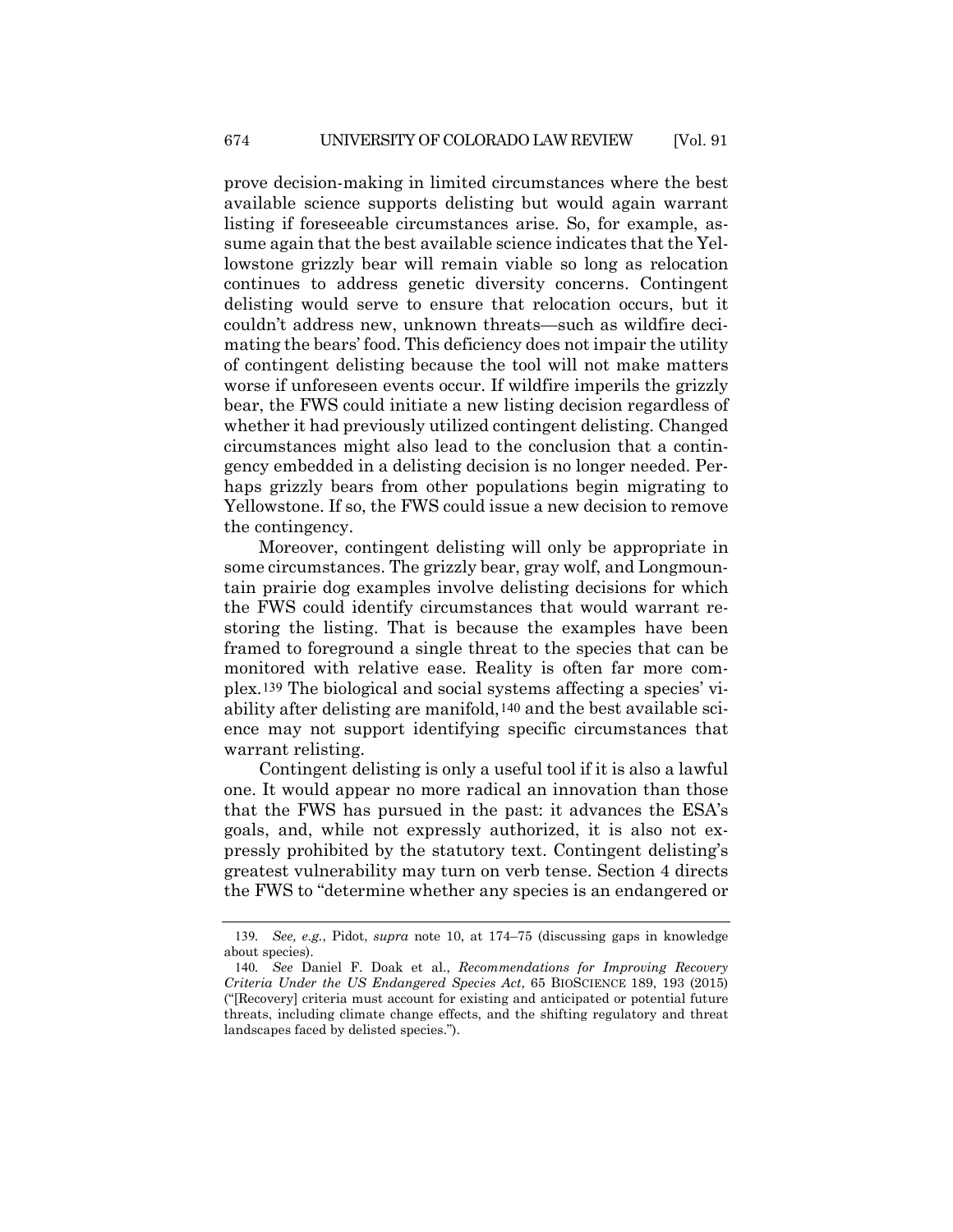a threatened species because of" the listing factors.[141](#page-26-0) Does that use of the present tense "determine" preclude the FWS from deciding that, based on the best available science, relisting would be warranted if an identifiable condition comes to pass? Verb tense is relevant to statutory interpretation,[142](#page-26-1) particularly when statutory language uses sharply contrasting tenses.[143](#page-26-2) The language of section 4 is not, however, so limited that it obviously precludes contingent delisting. Moreover, successes of the past suggest that the ESA is, as Secretary Babbitt pronounced, "a wonderful, expansive Act" that can accommodate new approaches to better harness society's efforts to avoid extinction.[144](#page-26-3)

#### **CONCLUSION**

As the ESA approaches its fiftieth anniversary, delisting will increase and probably markedly so. As the late Professor Federico Cheever put it in 2001, "[t]he recovery and delisting of species protected under the [ESA] is the coming fashion and no mistake."[145](#page-26-4) The onslaught he foresaw may not have arrived yet, but it continues to loom, for good and ill. Delisting will increase because recovery efforts will bear fruit, and we should all celebrate their success. Delisting may also increase because political pressure will continue to mount in opposition to the steady accretion in the number of listed species subject to federal jurisdiction. The time is, therefore, ripe to think creatively about the delisting process.

Contingent delisting offers an avenue for the ESA's further evolution. It enables the federal government to return jurisdiction over species whose condition has improved to the states, while enabling rapid intervention if conditions deteriorate. Pursuing it will require the FWS to embrace the spirit of innovation that has served it well in the past. In one iteration of the gray wolf delisting, commenters recommended that the FWS develop a "clear, unequivocal set of criteria for automatic relisting."[146](#page-26-5)

<sup>141</sup>. 16 U.S.C. § 1533(a)(1) (2018).

<span id="page-26-3"></span><span id="page-26-2"></span><span id="page-26-1"></span><span id="page-26-0"></span><sup>142</sup>*. See* Gwaltney v. Chesapeake Bay Foundation, 484 U.S. 376, 382 (1987) (explaining that "the undeviating use of the present tense strongly suggests" that the Clean Water Act's citizen suit provision addresses violations in "the present or the future, not in the past").

<sup>143</sup>*. See, e.g.*, Otte v. United States, 419 U.S. 43, 49–50 (1974).

<sup>144</sup>. Babbitt, *supra* not[e 11,](#page-2-11) at 366.

<span id="page-26-4"></span><sup>145</sup>. Cheever, *supra* note [14,](#page-2-8) at 11,302.

<span id="page-26-5"></span><sup>146</sup>. Final Rule to Identify the Northern Rocky Mountain Population of Gray